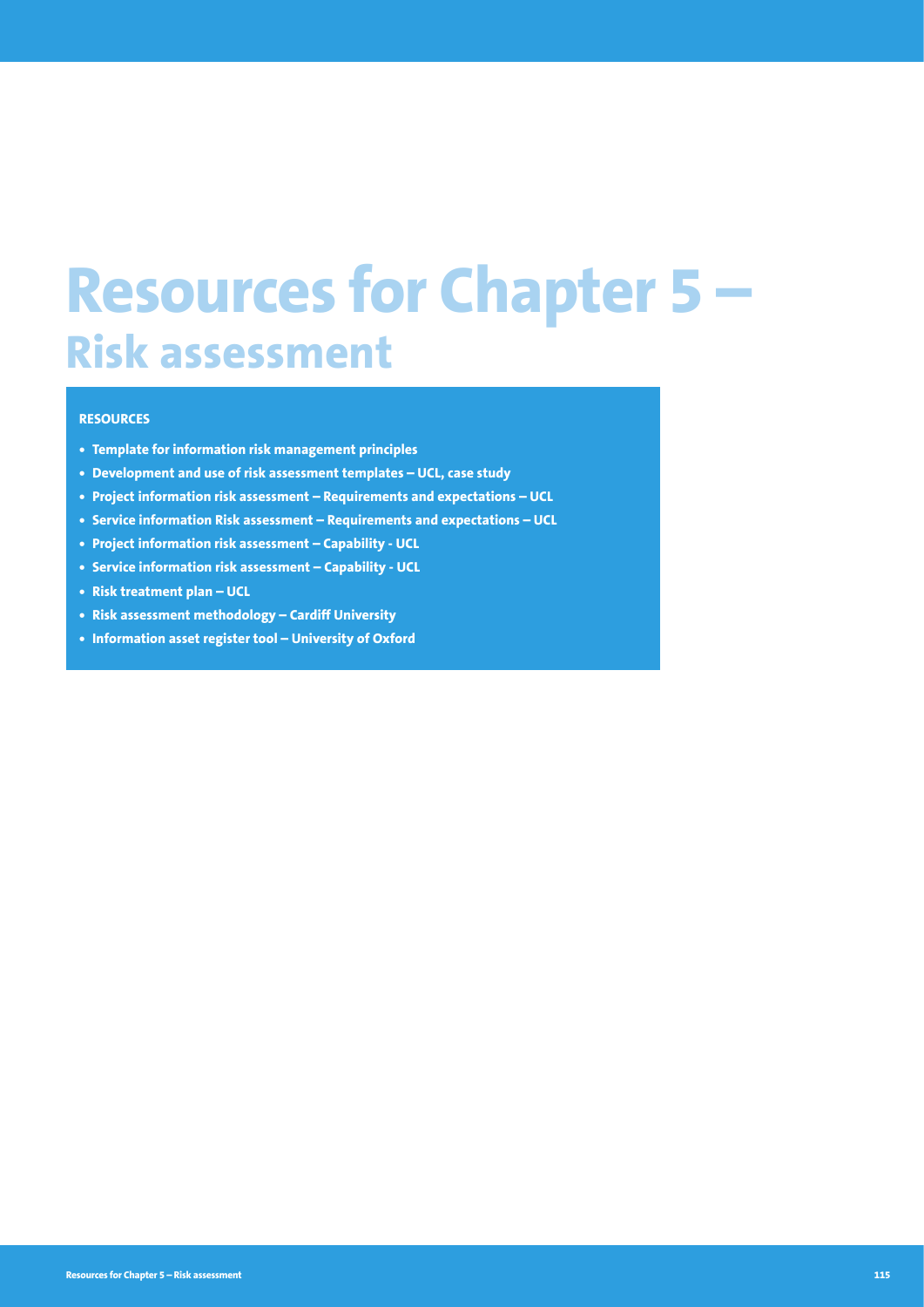# **Template for information risk management principles**

These top level guiding principles apply to all information handling activities, including project work and day to day operations. They are intended to be used to inform and guide organisations in their normal work, and to ensure that information is handled in a suitably secure fashion.

| $1\,$          | Business requirements drive<br>security requirements                                             | Security requirements should exist to support the requirements of a business activity<br>and should be relevant and appropriate.                                                                                                                                                                                                                                                                                                                                                                                                   |
|----------------|--------------------------------------------------------------------------------------------------|------------------------------------------------------------------------------------------------------------------------------------------------------------------------------------------------------------------------------------------------------------------------------------------------------------------------------------------------------------------------------------------------------------------------------------------------------------------------------------------------------------------------------------|
| $\overline{2}$ | Protect the confidentiality,<br>integrity and availability of<br>information to the right levels | Information's requirements for confidentiality, integrity and availability should be<br>identified and security measures should be matched to these requirements.                                                                                                                                                                                                                                                                                                                                                                  |
| 3              | The campus network is not the<br>security perimeter                                              | Because the campus network connects thousands of machines under widely varying<br>management regimes, it should be considered in the same risk category as the open<br>Internet. Any machine which you would not connect to the Internet without some<br>form of protection should have the same protection installed before enabling access<br>from the general campus network.                                                                                                                                                   |
| $\overline{4}$ | Role-based access                                                                                | Privileges should be assigned to roles, not individual people. People should then be<br>assigned roles.                                                                                                                                                                                                                                                                                                                                                                                                                            |
| 5              | Least privilege                                                                                  | Each role should have the minimum set of privileges needed to carry out the tasks<br>required of that role.                                                                                                                                                                                                                                                                                                                                                                                                                        |
| 6              | Separation of duties                                                                             | Where the risk or impact of a failure to execute a process correctly is unacceptably<br>high, the process should require appropriate oversight before it can be completed. For<br>example, when placing a purchase order, it has to be approved by a second person<br>before it can be placed, or when writing software, a code review is undertaken by a<br>second person before release.                                                                                                                                         |
| $\overline{7}$ | Segregation of environments<br>handling information rated at<br>different security levels        | Systems which store, process or transmit information classified as secret should<br>be physically segregated from other systems which operate with information at a<br>different level (e.g. normal). Systems which store, process or transmit other levels of<br>information should be logically separated. Logical segregation can be achieved by<br>appropriate network architecture. Note that it is expected that development/test and<br>pre-production/production systems will be handling information at different levels. |
| 8              | No sensitive data on test systems                                                                | Development systems should not hold any data rated other than normal. Test and pre-<br>production systems which require data rated other than normal should be secured to<br>the same standard (or better e.g. only accessible to a specific network or set of hosts)<br>as the related production system.                                                                                                                                                                                                                         |
| 9              | Traceability of activity to<br>individuals                                                       | This is restricted to operations involving information above normal. Actions carried<br>out by an individual on information should be capable of being traced back to that<br>individual.                                                                                                                                                                                                                                                                                                                                          |
| 10             | Documented security standards                                                                    | Information processing systems where data with a classification other than normal<br>are processed should be designed, deployed and managed according to documented<br>security standards (e.g. a secure software development lifecycle).                                                                                                                                                                                                                                                                                          |
| 11             | Competence and training                                                                          | Individuals must be competent to carry out their responsibilities. Heads of<br>Departments and Divisions must ensure that training to the appropriate level is<br>provided.                                                                                                                                                                                                                                                                                                                                                        |
| 12             | Responsibility and accountability                                                                | Roles where there are activities which require access to information rated other than<br>normal should have those activities clearly documented as part of the role description.<br>In addition, the responsibility for protecting that data should also be clearly defined<br>in the role description along with a path of accountability to the line management<br>structure.                                                                                                                                                    |
| 13             | Continuous improvement                                                                           | All roles should be responsible for identifying and highlighting opportunities for<br>improvement to manage risk.                                                                                                                                                                                                                                                                                                                                                                                                                  |
|                |                                                                                                  | Systems and processes should be improved as opportunities appear.                                                                                                                                                                                                                                                                                                                                                                                                                                                                  |
| 14             | Defence in depth                                                                                 | No individual security measure should be relied upon in isolation to protect<br>information.                                                                                                                                                                                                                                                                                                                                                                                                                                       |
| 15             | Risk ownership                                                                                   | Information risks should be owned by a role at an appropriately senior level in the<br>organisation i.e. one with sufficient authority to ensure the risk is effectively managed.                                                                                                                                                                                                                                                                                                                                                  |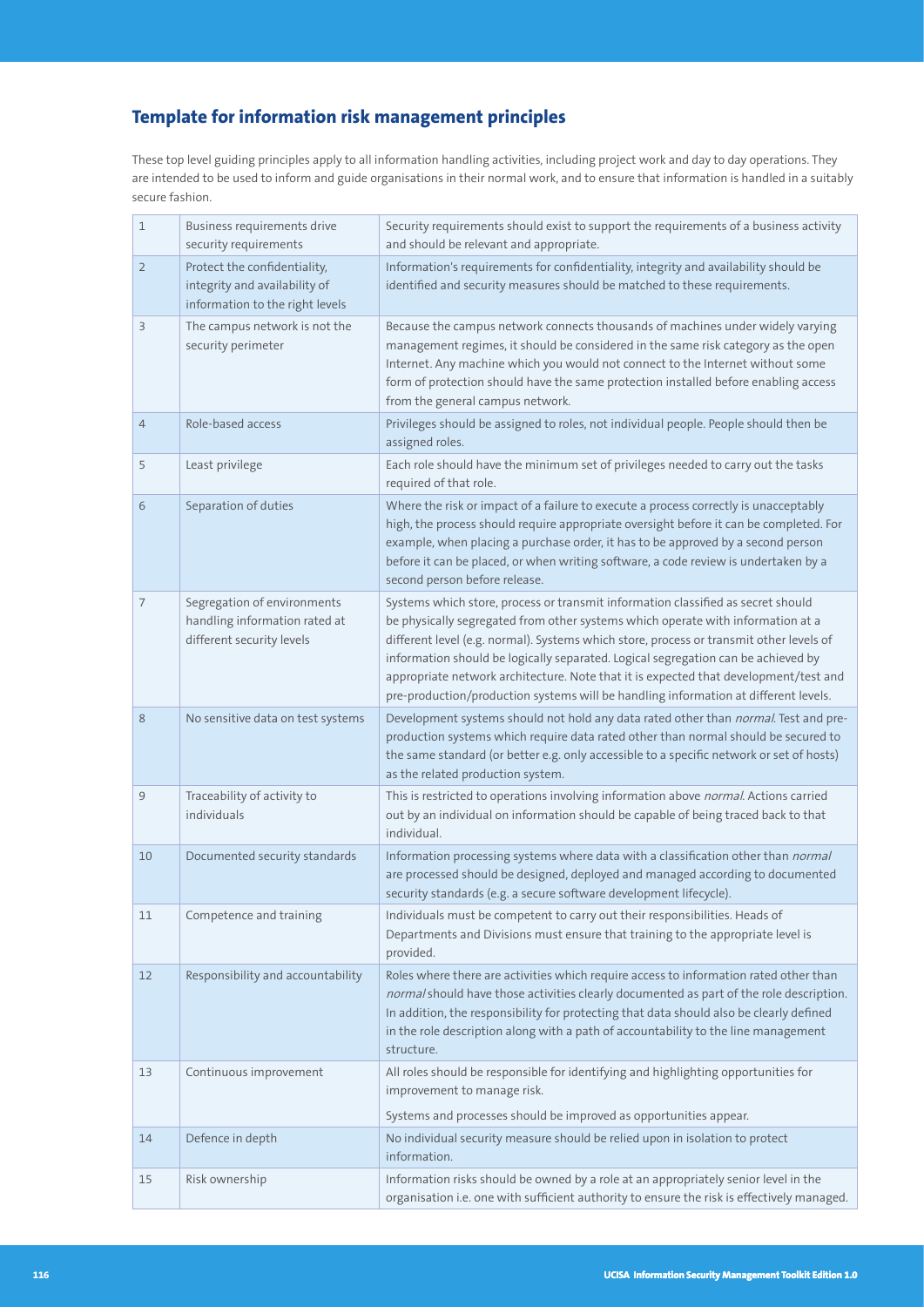# **Development and use of risk assessment templates – UCL, case study**

#### **Development of the process and templates**

The risk assessment templates were initially developed from the NIST SP 800-39 methodology (Managing Information Security Risk) and adapted to suit our environment. Since they were first developed, they have been put into practice and iteratively improved.

#### **Using the process and templates**

The process involves first completing the requirements and expectations document with the key people involved in the project/service; this looks at the type of information involved, and any internal and external requirements. The capability document is then completed; this looks at how the information is stored, processed and transmitted, and the risk scenarios involved. Once the risks have been identified and controls proposed, a risk register/treatment plan is created and managed by the project manager or service owner. If a server and/or web application is involved, then a penetration test is included in the process, and any vulnerabilities found are included in the risk register.

#### **Integration with the Project Delivery Framework**

We were fortunate to have support from our project management office, who agreed to include our process and templates into their project delivery framework. We are also included at project gates, and before projects were given any money. This enables us to identify whether a project has been through the risk assessment process, and, if they have, whether they have implemented our recommendations. If it is found that the project has not been through a risk assessment, they are asked to complete one before they may proceed to the next stage in the project delivery framework. This has been beneficial, as previously it was possible for projects to proceed without any input from the Information Security Group.

We are also included as approvers in the yearly bid process. This involves us reviewing all the bid documents and adding comments relating to the amount of input we will need to have and whether any penetration testing needs to be budgeted for.

#### **Findings so far**

The general consensus has been very positive. However we have found the perception before a risk assessment has taken place to be quite negative, with people presuming that we would block their project or slow it down. By integrating ourselves into the project delivery process, we are hoping to stop the possibility of us slowing projects down; this would only happen if we were not consulted until the very last minute. We now try to make it clear at the beginning of the process that we are there to help project teams achieve what they need to achieve in a safe way; we are not there to stop them. We see this whole process as continually improving; the more risk assessments we do, the more we can add changes and improve the process.

#### **Learning Points**

- Do not reinvent the wheel use approaches that have already been tested and adapt them to suit your organisation.
- Ensure you integrate with your organisation's project delivery process; it's the easiest way to make sure they involve you.
- Get buy-in; if those involved understand that you are ultimately trying to help them, you are less likely to find resistance.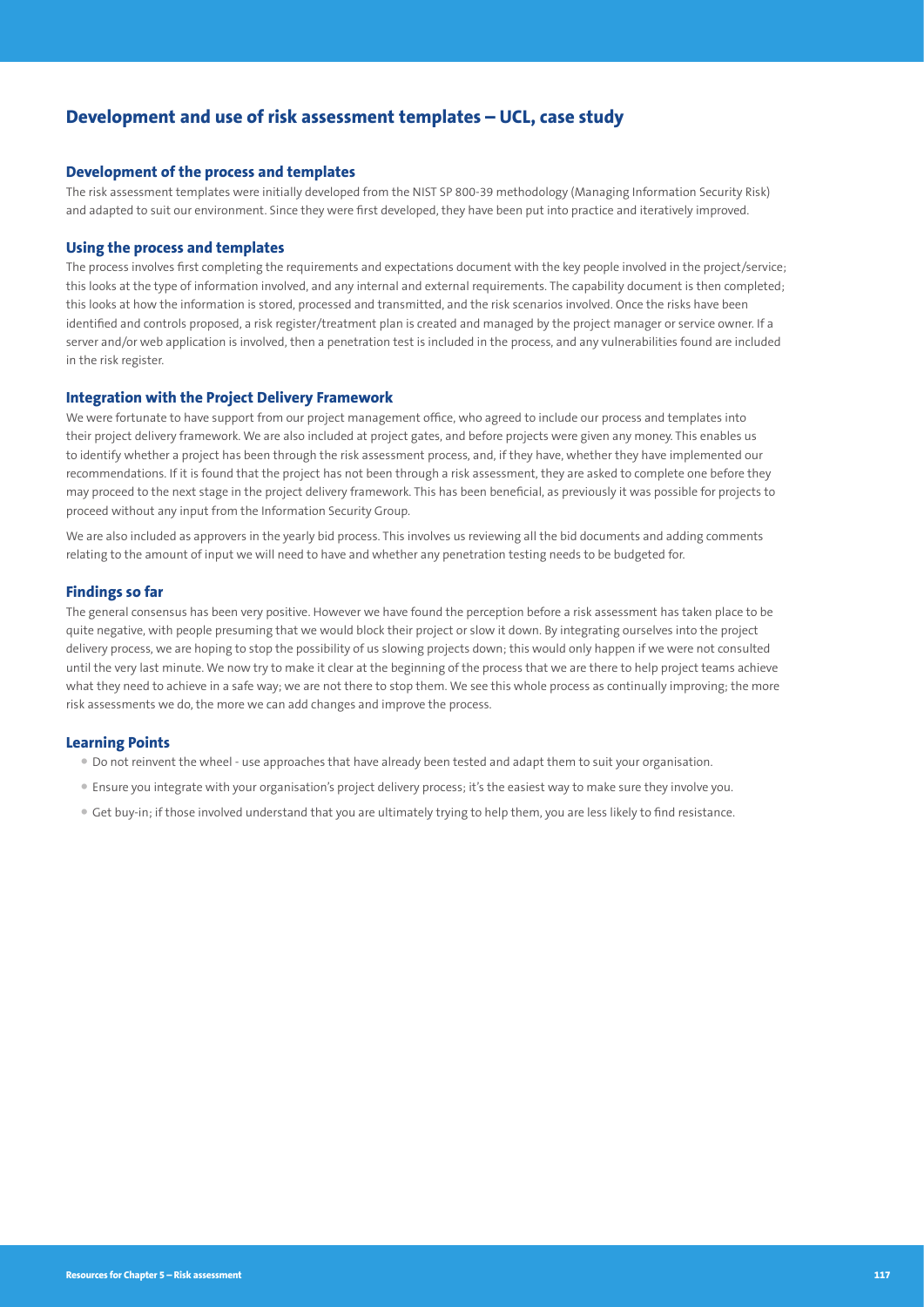# **Project information risk assessment – Requirements and expectations - UCL**

| Project Name:        |  |
|----------------------|--|
| Project Manager:     |  |
| Service Owner:       |  |
| Author(s):           |  |
| Date completed:      |  |
| Date of next review: |  |
| Scope:               |  |

# **Information Classification**

Classification(s) of information involved:

| Classification    | <b>Description of classification</b>                                                                                                                                                                                                                                                                                   | Is this information used, stored<br>or affected by project? | Type(s) of Information                                                           |
|-------------------|------------------------------------------------------------------------------------------------------------------------------------------------------------------------------------------------------------------------------------------------------------------------------------------------------------------------|-------------------------------------------------------------|----------------------------------------------------------------------------------|
| Secret            | Loss, tampering or disclosure<br>would seriously damage<br>operations as a teaching,<br>learning and research<br>organisation.<br>Example: identifiable patient<br>information, personal financial<br>details (bank account code, tax<br>codes, payment card details),<br>confidential investigations.                 | Y/N                                                         | Describe information which<br>has been identified as being<br>Secret.            |
| Highly restricted | Loss, tampering or disclosure<br>would result in significant<br>legal liability, severe distress to<br>individual(s), significant loss of<br>asset value or severe damage<br>to organisational reputation.<br>Example: staff appraisal<br>records, student profiles,<br>unpublished commercially<br>sensitive material | Y/N                                                         | Describe information which<br>has been identified as being<br>Highly Restricted. |
| Restricted        | Loss, tampering or disclosure<br>would cause significant upset<br>to individuals, may result in<br>financial penalty and harm<br>organisational relationships.<br>Example: main web page                                                                                                                               | Y/N                                                         | Describe information which<br>has been identified as being<br>Restricted.        |
| Normal            | Loss, tampering or disclosure<br>would cause temporary<br>inconvenience or minor<br>reputational damage.<br>Example: email requesting<br>the location for a meeting on<br>fridge cleaning.                                                                                                                             | Y/N                                                         | Describe information which<br>has been identified as being<br>Normal.            |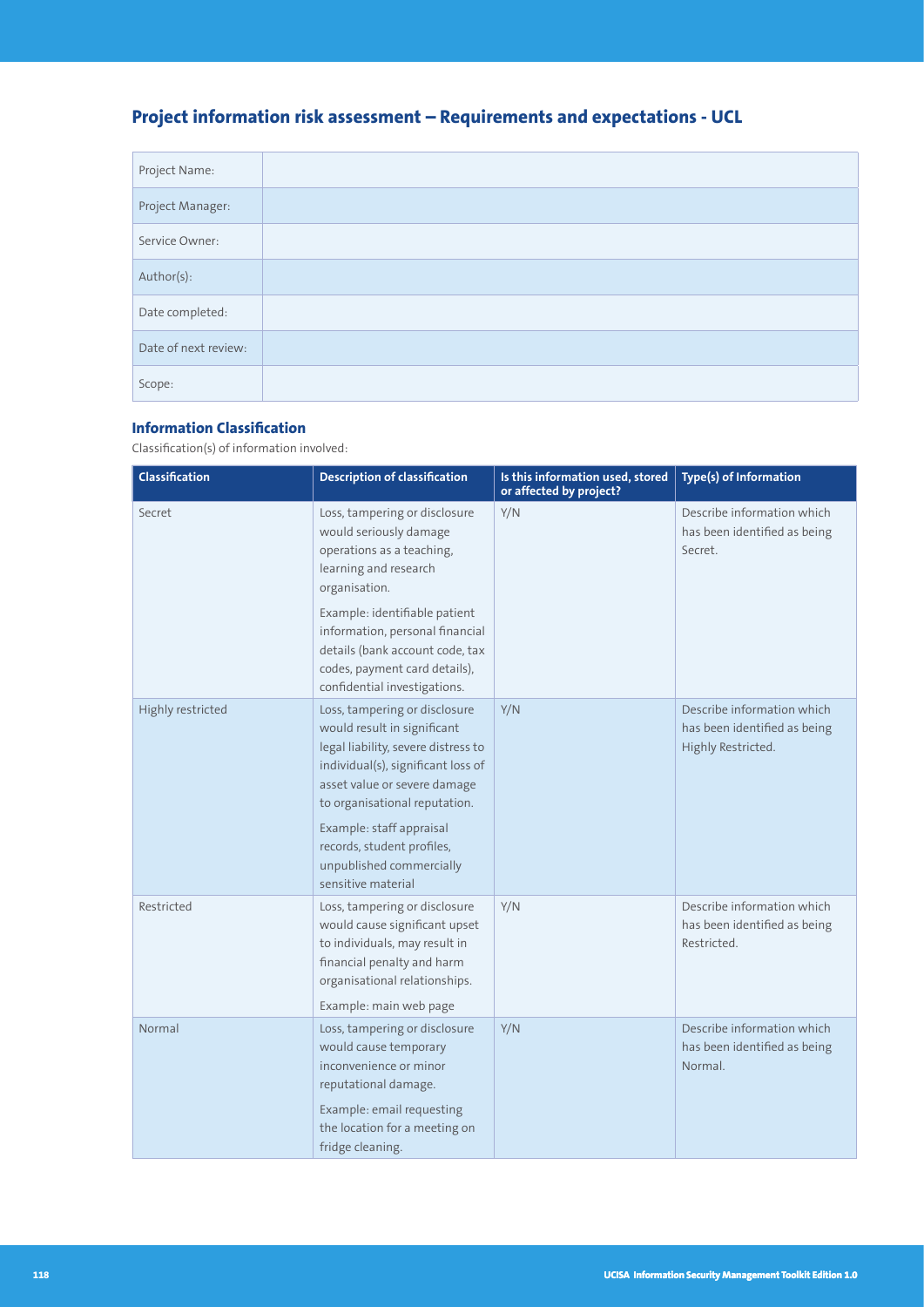# **1 Information Security Attributes**

Requirements of the information which the project is handling:

|                 | Level of concern (low/medium/high) |
|-----------------|------------------------------------|
| Confidentiality |                                    |
| Integrity       |                                    |
| Availability    |                                    |

## **2 Internal requirements**

What internal policies, procedures and other requirements apply to the security of the information being handled by the project?

# **3 External requirements**

**What external legislation, contracts and other requirements apply to the security of the information being handled by the project?**

# **4 Penetration testing requirements**

| Web application | Y/N |
|-----------------|-----|
| Server          | Y/N |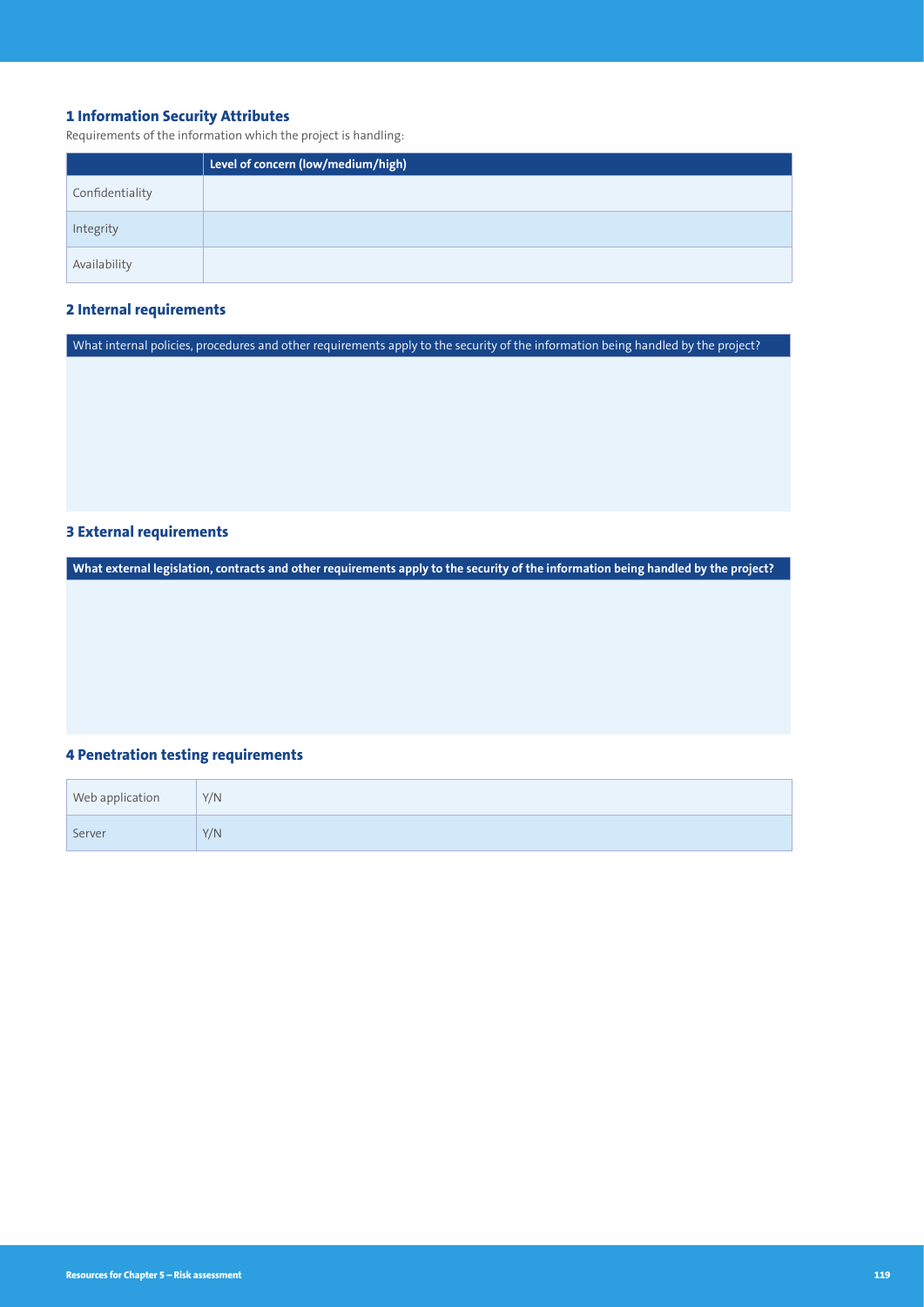# **Service information risk assessment – Requirements and expectations - UCL**

| Service Name:                  |  |
|--------------------------------|--|
| Service Owner:                 |  |
| Service Operations<br>Manager: |  |
| Author(s):                     |  |
| Date completed:                |  |
| Date of next review:           |  |
| Scope:                         |  |

# **1 Information Classification**

| <b>Classification(s) of information</b><br>involved: Classification | <b>Description of classification</b>                                                                                                                                                                                                                                                                                   | Is this information used, stored<br>or affected by service? | Type(s) of Information                                                           |
|---------------------------------------------------------------------|------------------------------------------------------------------------------------------------------------------------------------------------------------------------------------------------------------------------------------------------------------------------------------------------------------------------|-------------------------------------------------------------|----------------------------------------------------------------------------------|
| Secret                                                              | Loss, tampering or disclosure<br>would seriously damage<br>operations as a teaching,<br>learning and research<br>organisation.<br>Example: identifiable patient<br>information, personal financial<br>details (bank account code, tax<br>codes, payment card details),<br>confidential investigations.                 | Y/N                                                         | Describe information which<br>has been identified as being<br>Secret.            |
| Highly restricted                                                   | Loss, tampering or disclosure<br>would result in significant<br>legal liability, severe distress to<br>individual(s), significant loss of<br>asset value or severe damage<br>to organisational reputation.<br>Example: staff appraisal<br>records, student profiles,<br>unpublished commercially<br>sensitive material | Y/N                                                         | Describe information which<br>has been identified as being<br>Highly Restricted. |
| Restricted                                                          | Loss, tampering or disclosure<br>would cause significant upset<br>to individuals, may result in<br>financial penalty and harm<br>organisational relationships.<br>Example: main web page                                                                                                                               | Y/N                                                         | Describe information which<br>has been identified as being<br>Restricted.        |
| Normal                                                              | Loss, tampering or disclosure<br>would cause temporary<br>inconvenience or minor<br>reputational damage.<br>Example: email requesting<br>the location for a meeting on<br>fridge cleaning.                                                                                                                             | Y/N                                                         | Describe information which<br>has been identified as being<br>Normal.            |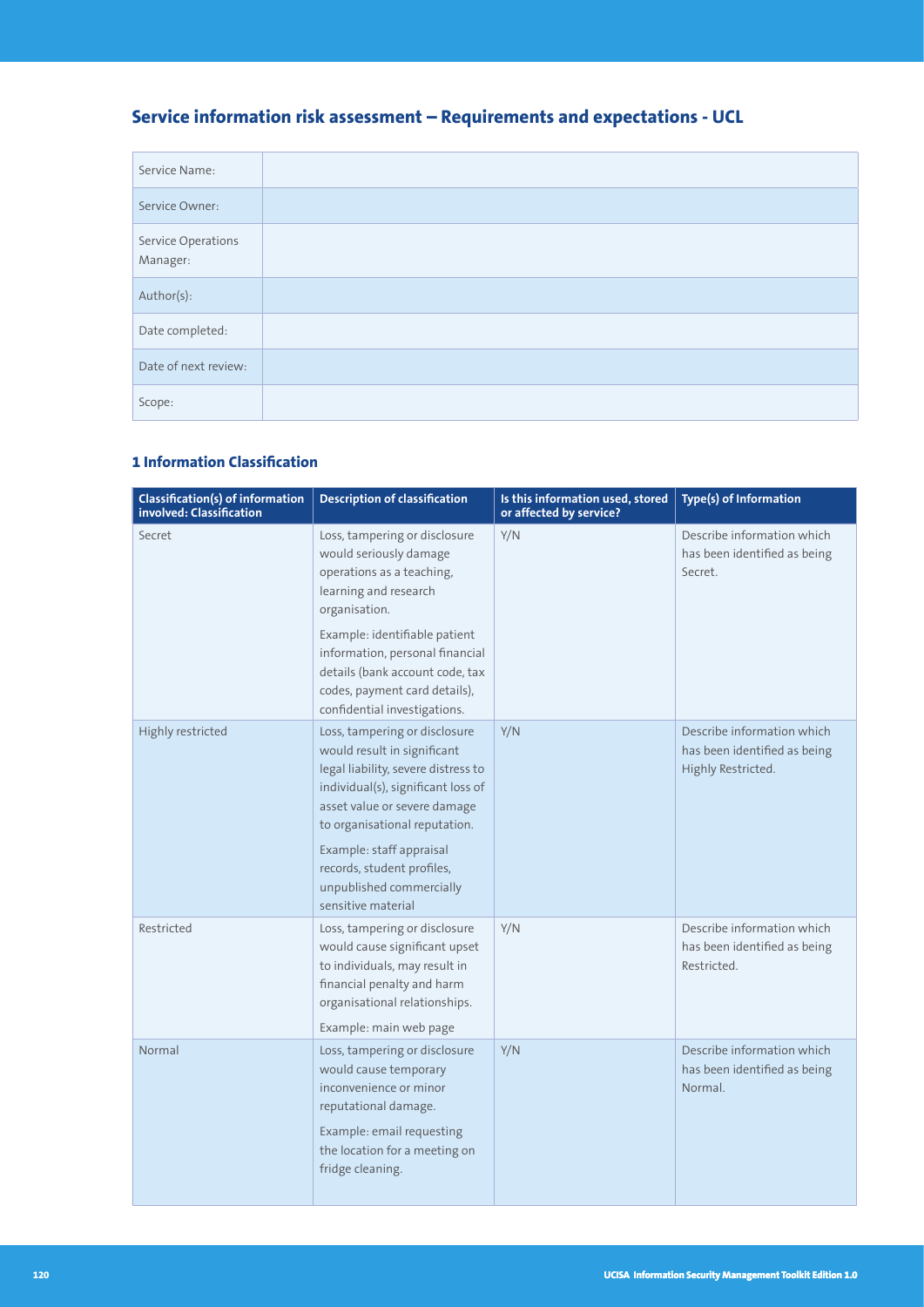# **2 Information Security Attributes**

Requirements of the information which the service is handling:

|                 | Level of concern (low/medium/high) |
|-----------------|------------------------------------|
| Confidentiality |                                    |
| Integrity       |                                    |
| Availability    |                                    |

## **3 Internal requirements**

What internal policies, procedures and other requirements apply to the security of the information being handled by the service?

# **4 External requirements**

**What external legislation, contracts and other requirements apply to the security of the information being handled by the service?**

# **5 Penetration testing requirements**

| Web application | Y/N |
|-----------------|-----|
| Server          | Y/N |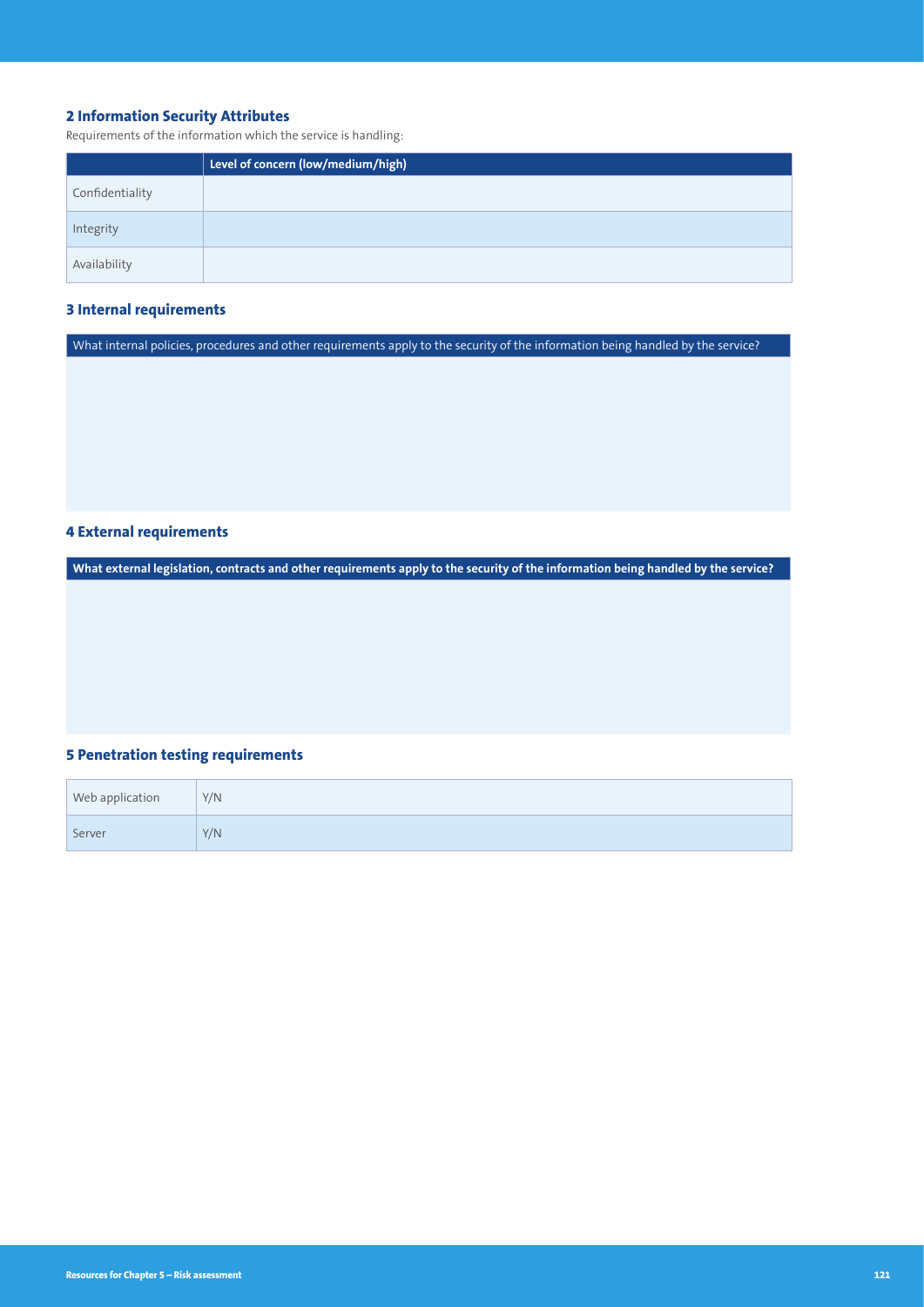# **Project information risk assessment – Capability - UCL**

| Project Name:        |  |
|----------------------|--|
| Project Manager:     |  |
| Service Owner:       |  |
| Author(s):           |  |
| Date completed:      |  |
| Date of next review: |  |
| Scope:               |  |

# **1 Project Context**

How is information stored as part of the project?

How is information processed<sup>1</sup> as part of the project?

How is information transmitted<sup>2</sup> as part of the project?

1 Includes creation and destruction

2 Sent and received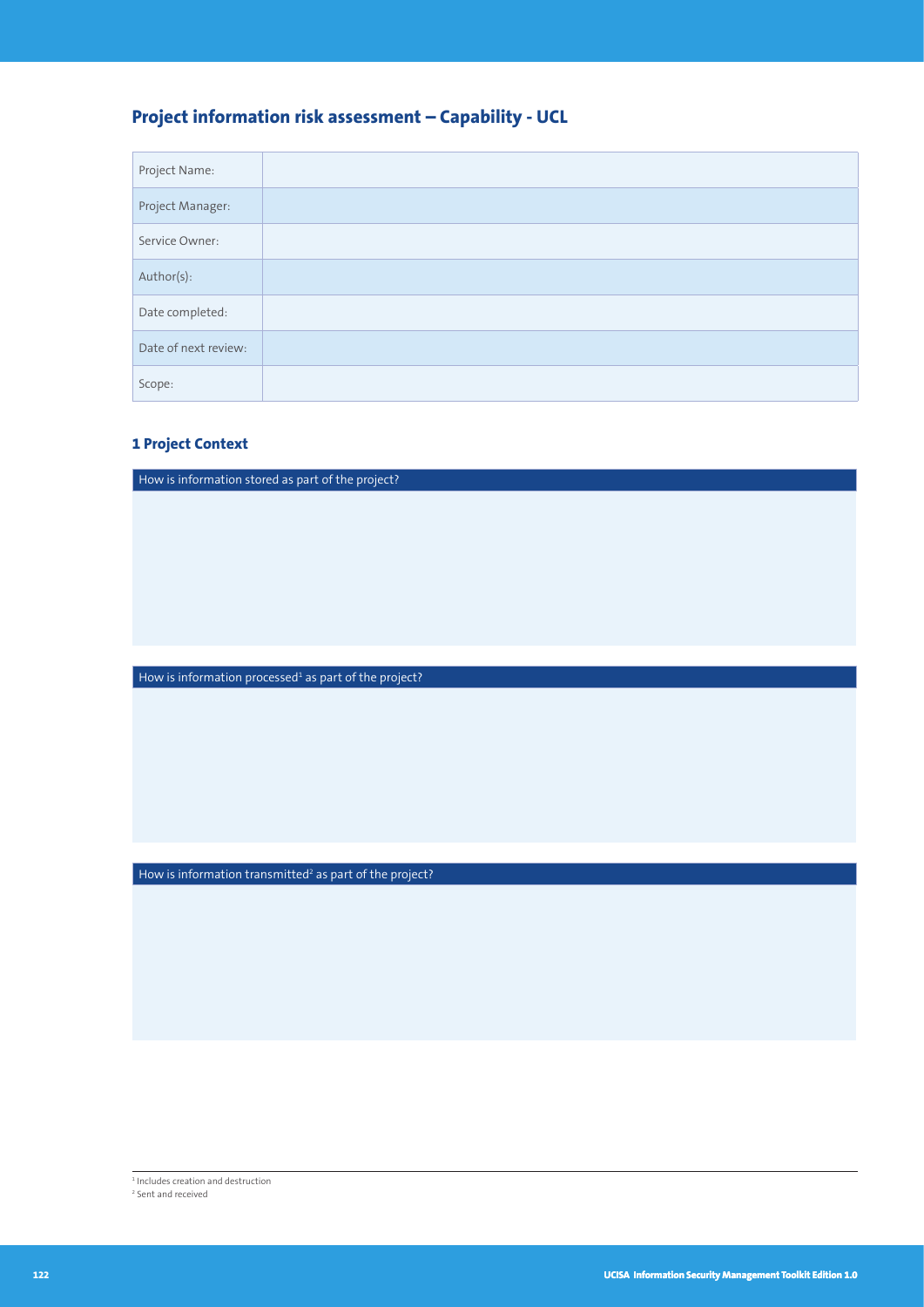# **2 Risks and mitigations**

| <b>Risk scenario</b>                                              | Example(s) | <b>Controls in</b><br>place | <b>Likelihood</b> | Impact | Proposed<br>additional<br>controls |
|-------------------------------------------------------------------|------------|-----------------------------|-------------------|--------|------------------------------------|
| User deliberately or accidentally leaks<br>information            |            |                             |                   |        |                                    |
| User accidentally or deliberately damages<br>information          |            |                             |                   |        |                                    |
| Misuse of resources                                               |            |                             |                   |        |                                    |
| Premises break-in                                                 |            |                             |                   |        |                                    |
| Acts of God, vandals, and terrorists                              |            |                             |                   |        |                                    |
| Theft or loss of mobile devices                                   |            |                             |                   |        |                                    |
| Theft or loss of non-mobile device                                |            |                             |                   |        |                                    |
| Theft or loss of paper-based information                          |            |                             |                   |        |                                    |
| Software failure                                                  |            |                             |                   |        |                                    |
| Hardware failure                                                  |            |                             |                   |        |                                    |
| Power failure                                                     |            |                             |                   |        |                                    |
| Internet/communications failure                                   |            |                             |                   |        |                                    |
| Hacking: brute-force, malicious code,<br>spam, phishing, targeted |            |                             |                   |        |                                    |
| Denial of Service                                                 |            |                             |                   |        |                                    |

# **3 Project Capability Rating**

|                 | Low, medium or high |
|-----------------|---------------------|
| Confidentiality |                     |
| Integrity       |                     |
| Availability    |                     |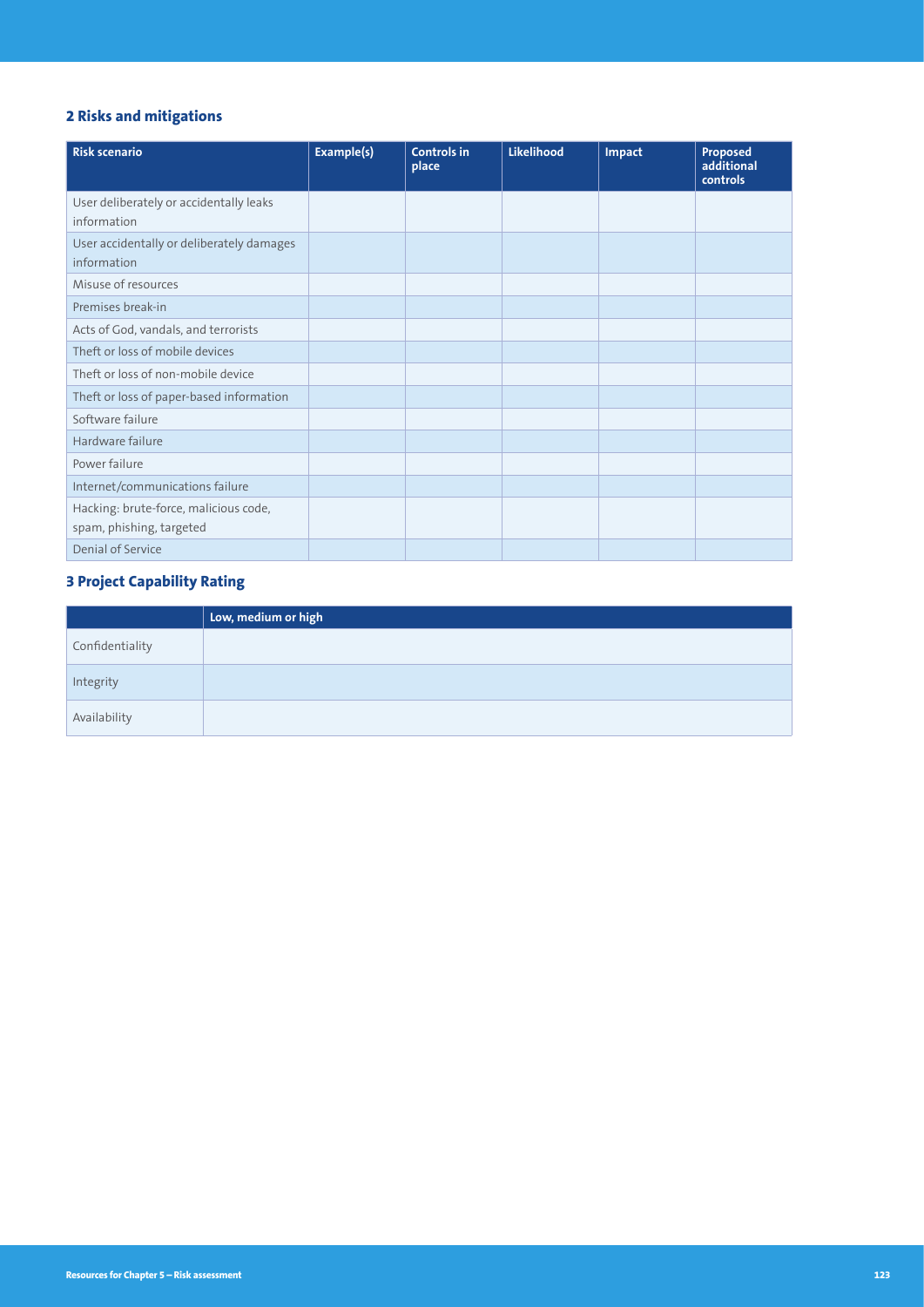# **Service information risk assessment – Capability - UCL**

| Service Name:                  |  |
|--------------------------------|--|
| Service Owner:                 |  |
| Service Operations<br>Manager: |  |
| Author(s):                     |  |
| Date completed:                |  |
| Date of next review:           |  |
| Scope:                         |  |

## **1 Service Context**

How is information stored as part of the service?

How is information processed<sup>1</sup> as part of the service?

How is information transmitted<sup>2</sup> as part of the service?

1 Includes creation and destruction

2 Sent and received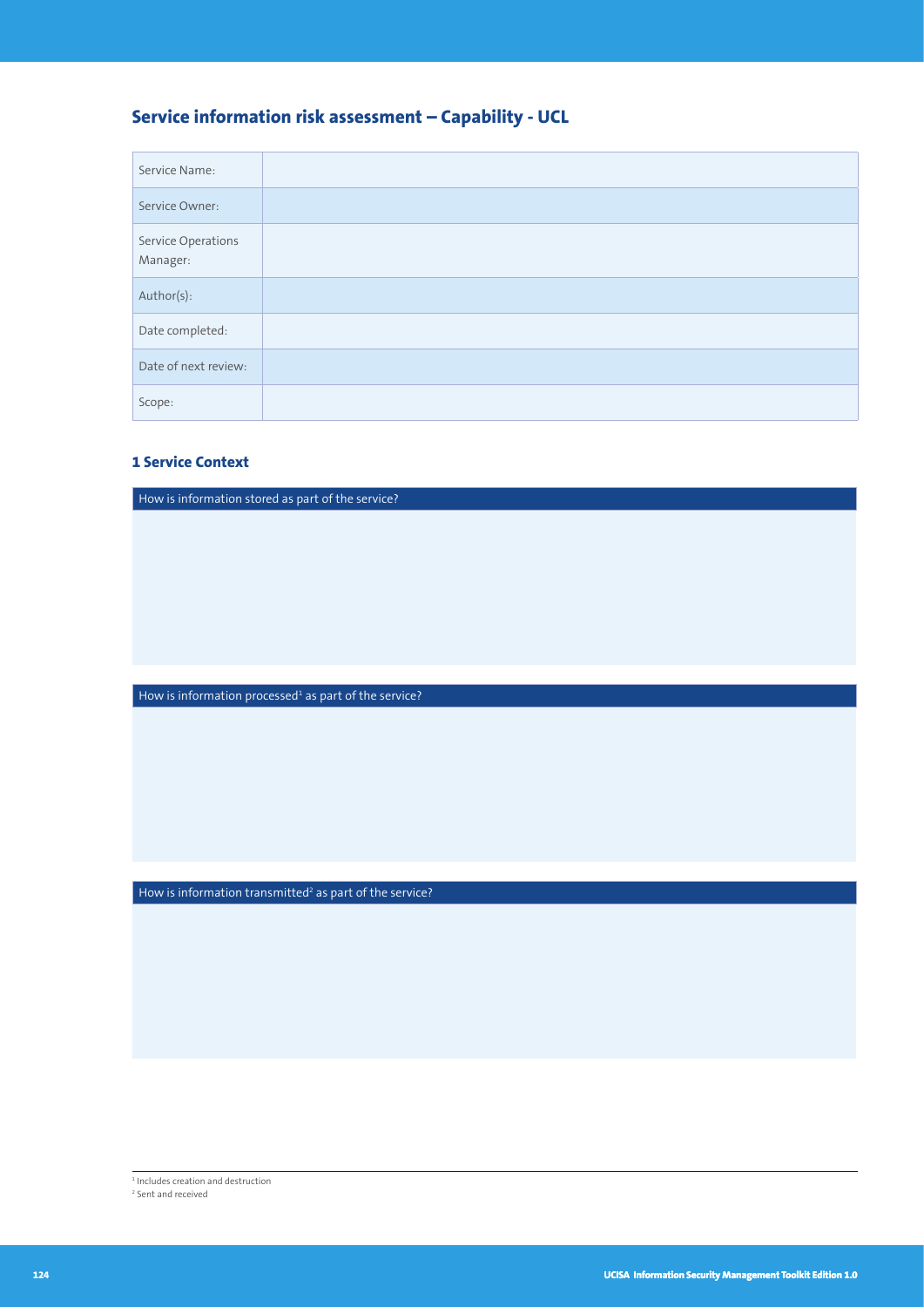# **2 Risk and mitigations**

| <b>Risk scenario</b>                                              | Example(s) | <b>Controls in</b><br>place | Likelihood | Impact | Proposed<br>additional<br>controls |
|-------------------------------------------------------------------|------------|-----------------------------|------------|--------|------------------------------------|
| User deliberately or accidentally leaks<br>information            |            |                             |            |        |                                    |
| User accidentally or deliberately damages<br>information          |            |                             |            |        |                                    |
| Misuse of resources                                               |            |                             |            |        |                                    |
| Premises break-in                                                 |            |                             |            |        |                                    |
| Acts of God, vandals, and terrorists                              |            |                             |            |        |                                    |
| Theft or loss of mobile devices                                   |            |                             |            |        |                                    |
| Theft or loss of non-mobile device                                |            |                             |            |        |                                    |
| Theft or loss of paper-based information                          |            |                             |            |        |                                    |
| Software failure                                                  |            |                             |            |        |                                    |
| Hardware failure                                                  |            |                             |            |        |                                    |
| Power failure                                                     |            |                             |            |        |                                    |
| Internet/communications failure                                   |            |                             |            |        |                                    |
| Hacking: brute-force, malicious code,<br>spam, phishing, targeted |            |                             |            |        |                                    |
| Denial of Service                                                 |            |                             |            |        |                                    |

# **3 Service Capability Rating**

|                 | Low, medium or high |
|-----------------|---------------------|
| Confidentiality |                     |
| Integrity       |                     |
| Availability    |                     |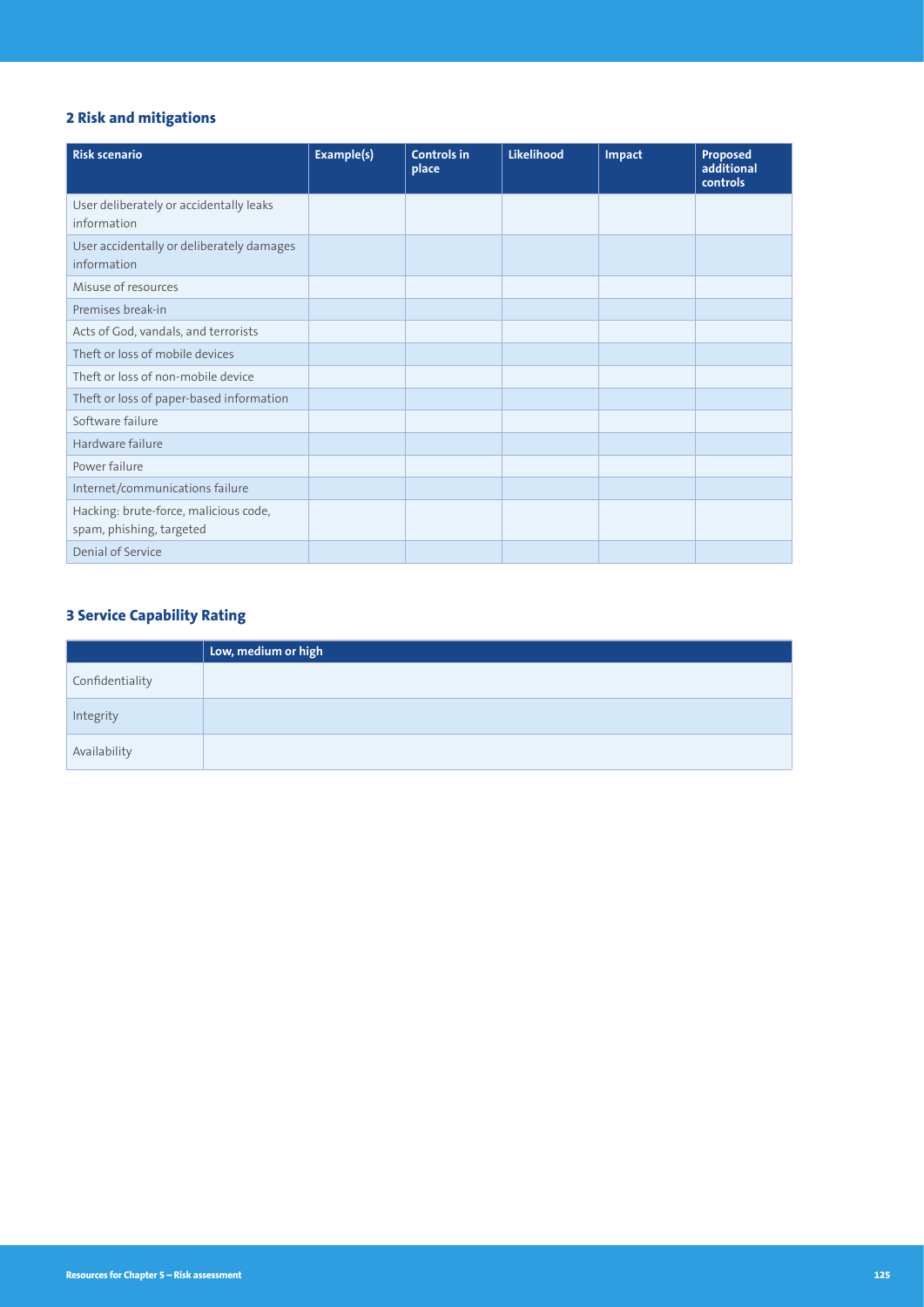# **Risk treatment plan – UCL**

#### **Risk Treatment Overview**

This document describes how risk treatment is handled; in particular it details the approach to:

- Treating risk
- Formulating Risk Treatment Plans, ensuring that necessary controls have not been omitted and gaining approval for the risk treatment plan and residual risks

#### **Treating risk**

Risk is treated by applying controls that modify the risk in such a way that it meets the specified Risk Acceptance Criteria. This is achieved through controls which either:

- Reduce the likelihood of the risk occurring by attempting to prevent the occurrence of the event, or detect it in sufficient time for the organisation to deal with it or
- Reduce the severity of the risk by reacting to the consequence.

Through the use of controls it is hoped that the likelihood or impact of the event can either be eliminated or reduced greatly. The control may be performed by this organisation or another external organisation. The organisation also needs to consider whether, by employing a particular control to reduce a particular risk for one variety of consequence it is increased for another. Consequently it is important that a wide range of risk treatment options are considered.

## **Risk Treatment Plans**

#### **Determination of controls**

Each event is considered to determine:

- Controls which are required to prevent the event
- Controls which are required to detect the event
- Controls which are required to react to the associated consequences of the event

At the conclusion of the process the organisation must be satisfied that the residual risk is acceptable which should be reflected in the Residual Risk Level. Controls can be designed or based on commercially available technology in order to modify risk to an acceptable level.

#### **Comparison with Annex A of ISO/IEC 27001:2013**

In order to ensure that necessary controls have not been omitted from the Risk Treatment Plan they are compared with the controls in Annex A of the ISO/IEC 27001:2013 standard. Each control within the standard is considered and the following determined:

- Is it applicable to the organisation?
- If applicable does the organisational control exactly correspond to the version in the standard? If it is a variant the Annex A control is deemed as not being applicable and the reason for and explanation of the variant is recorded
- Why it is used? This is explained through a cross-reference to the associated event in the Risk Treatment Plan
- What is the implementation status (Implemented; In Progress or Not Started)

If as a result of this process an Annex A control is determined to be applicable, but isn't already covered the Risk Treatment Plan is revised to include it.

#### **Formulating risk treatment plans**

The Risk Treatment Plan is sub-divided into sections relating to each risk event. Each section will document:

- 1. A description of the event;
- 2. The risks before treatment (with corresponding Risk Rating Graph);
- 3. The risk treatment detailing:
	- a. Controls to prevent the event
	- b. Controls to detect the event
	- c. Controls which react to the consequences
- 4. The risks after treatment (with corresponding Risk Rating Graph) with an explanation of why the risk acceptance criteria are met;
- 5. Risk Owner and acceptance of residual risk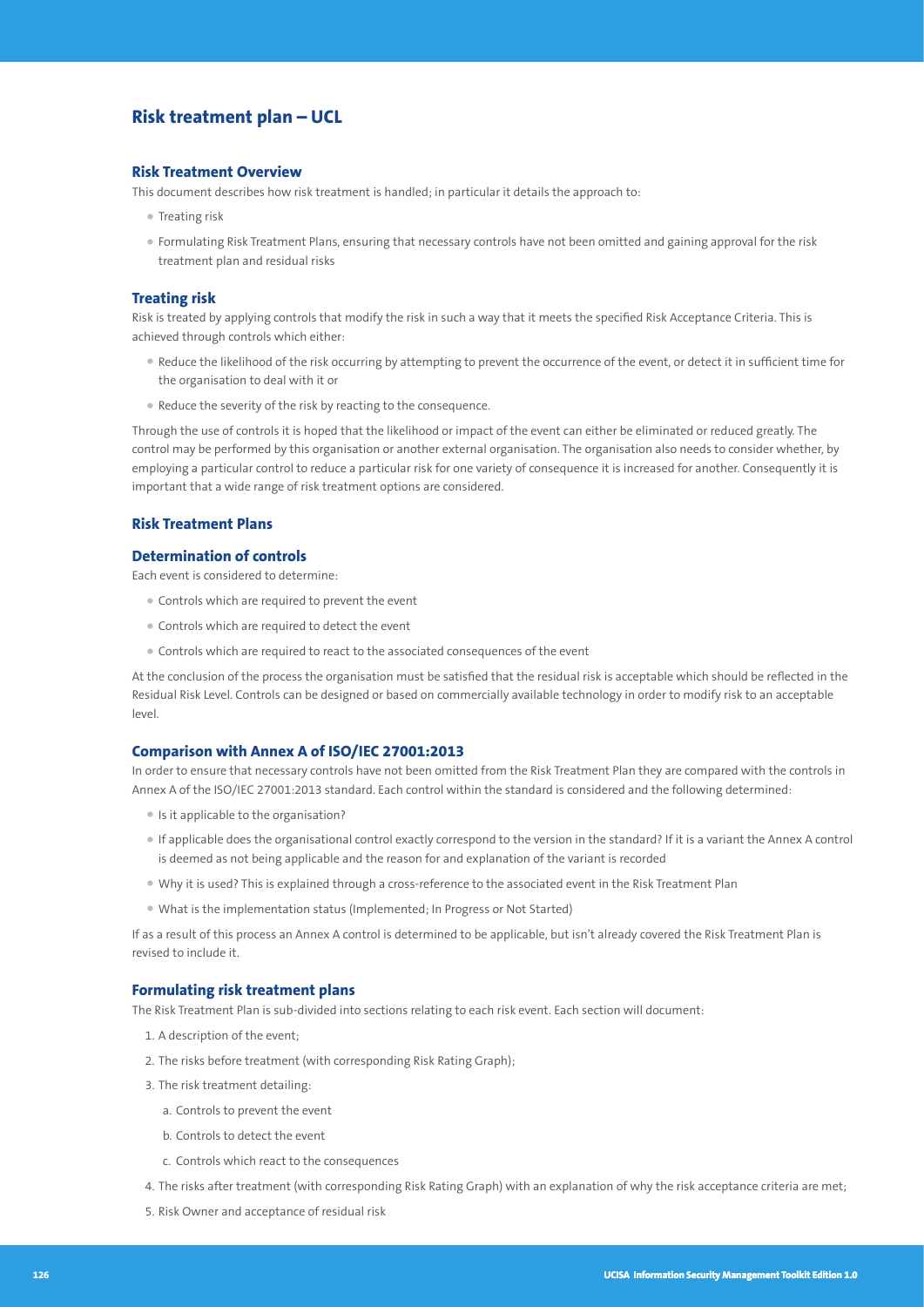6. Reference to earlier versions of the plan

Calculations of residual risk are based on an appraisal of the likely outcome judged against the criteria documented in the Risk Assessment Process to ensure consistency.

## **Risk owner approval**

The Information Security Group will meet with the risk owners to review the risk treatment plan. The risk owners ultimately approve the risk treatment plans. The results are recorded by both the Information Security Group and the risk owners.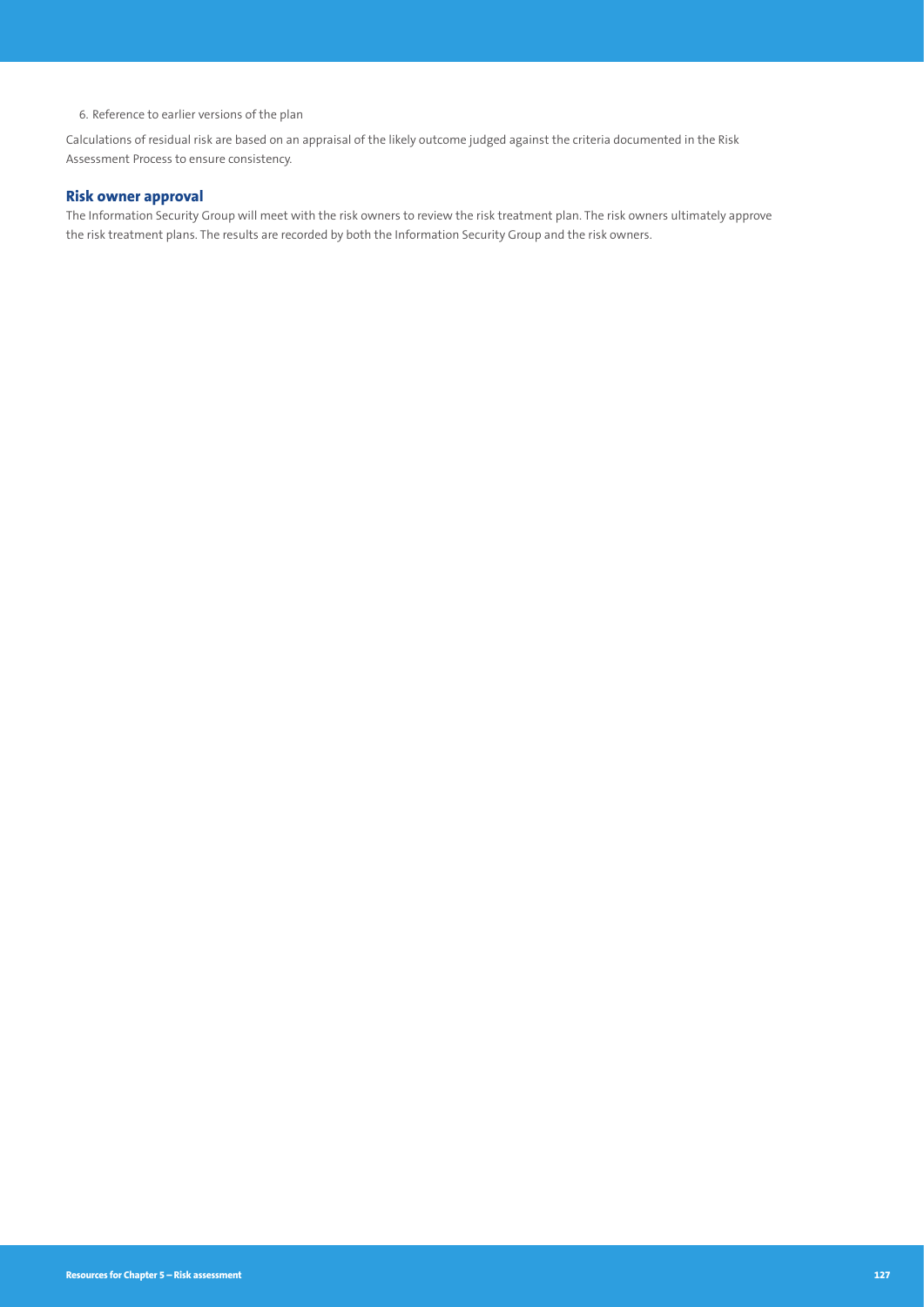# **Risk assessment methodology – Cardiff University**

#### **Section**

- 1 Introduction
- 2 Risk assessment
	- Methodology
- 3 Methodology Annual Process

#### **Appendices**

Risk Assessment Workshop Reference Documents and Templates:

- A Information Classification
- B Key Information Asset Profile
- C Key Information Asset Environment Map
- D List of Typical Threats
- E Risk Identification and Assessment Worksheet
- F Risk Measurement Criteria
- G Relative Risk Matrix and Risk Acceptance Criteria
- H Risk Register
- I Key Information Assets

#### **1 Introduction**

 1.1 In order to ensure consistency, a standard methodology, which can be used across all information security risk assessments is required. The methodology selected for use at Cardiff University is described below.

#### **2 Risk Assessment**

- 2.1 What is an Information Security Risk Assessment?
	- A risk assessment is a process that sets out to establish:
	- The existence of risks to the University's information assets (physical or electronic)
	- The probability that these risks might occur
	- The likely resultant impact of any such risk
	- Any action which could be taken to mitigate the risk either in terms of prevention or reduction of impact should it occur

#### **3 Risk Assessment Methodology - Annual Process**

- 3.1 The following describe the steps involved in carrying out the risk assessment process and refer to the appropriate reference documents and templates and their location within the appendices.
- 3.2 Each year a risk assessment of key information assets shall be carried out in accordance with section 4.4.2 of the University Information Security Policy.
- 3.3 The process will be initiated by the SIRO and coordinated by the Information Asset Owner for each Key Information Asset (see Appendix I).
- 3.4 The Information Asset Owner will direct Data Stewards to arrange for risk assessments of the systems or containers they manage e.g. SIMS to be carried out. N.B. These should not be carried out in isolation by the Data Steward but should involve suitable representation and input from users and administrators of the system.
- 3.5 Using the Information Classification Document (Appendix A) identify the classifications of information encompassed by the selected asset i.e. C1 Classified - Highly Confidential, C2 Classified - Confidential or NC Non-Classified.
- 3.6 Complete the Key Information Asset Profile (Appendix B).
- 3.7 Complete the Key Information Asset Risk Environment Map (Appendix C).
- 3.8 Consider the threats to the asset using the typical threats document (Appendix D) to assist in this process.
- 3.9 Brainstorm/Discuss the potential risks, ensuring you categorise their impact in terms of confidentiality, integrity, availability and compliance.
- 3.10 Make a list of the risks to be quantified, take each in turn and using the key information asset template (Appendix E) describe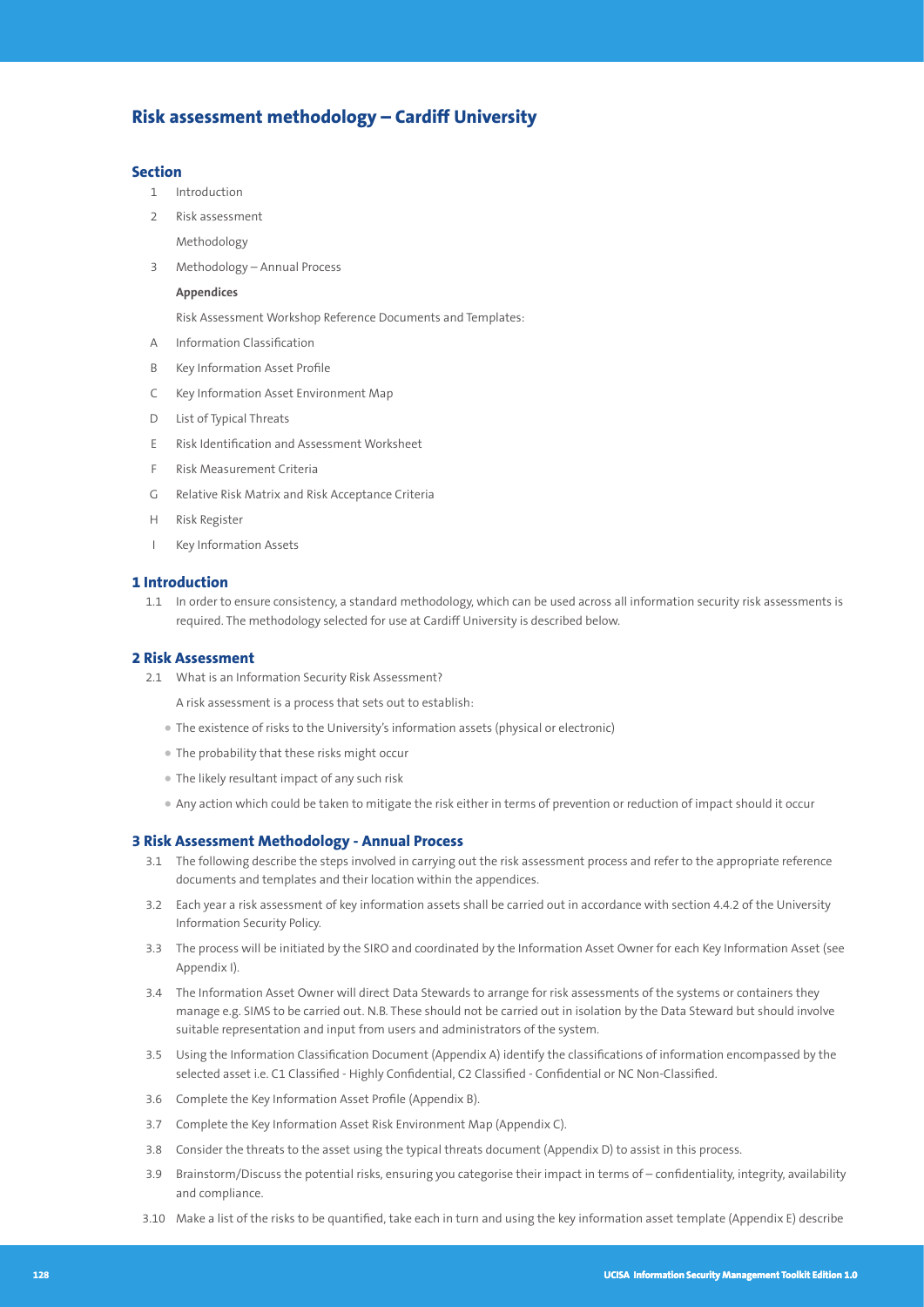a worst-case scenario in which the risk would become an issue i.e. how the risk would manifest. Whilst using a worst-case scenario, ensure you remain realistic and minimise the number of variables contributing to the risk, that is to say you should minimise the number of different factors which all have to occur in order to see the risk crystallise as an issue. A risk should be expressed in the terms of cause, event and effect:

**Cause** - As a result of …

**Event** - There is a risk that

**Effect** - Which could

- 3.11 Use the Risk Measurement Criteria (Appendix F) to assess the impact of each risk against each impact area I.e. you must develop the scenario to describe the likely severity of impact against each impact area in that scenario. Having done this, total up the impact scores for each of the impact areas to give an overall risk impact score (pay careful attention to the Scoring table on the last page of the risk measurement criteria).
- 3.12 Having assessed the impact of each risk, determine the probability of occurrence. Using the Risk Measurement Criteria which provide definitions of likelihood (Appendix F).
- 3.13 Once an overall impact score and probability have been determined you can plot the risk on the Risk Acceptance Matrix (Appendix G).
- 3.14 Each section of the Matrix has a colour and the colour can be translated into the appropriate risk response action. I.e. a risk with a high likelihood and high impact score would plot onto a red section and would translate as a severe pool 1 risk which must be given immediate attention and priority over all lower rated risks.
- 3.15 Having plotted the risks into the matrix and consequently identified the risk response actions, appropriate risk control (mitigation) actions should be identified, discussed and documented in a risk register (see Appendix H). For each risk there must be one owner who is accountable for the management of that risk. Since one risk may have a number of distinct control actions, the risk owner shall identify who is responsible for ensuring that each control is implemented and managed.
- 3.16 The process will generate a completed: Key Information Asset Profile, Key Information Asset Risk Environment Map, Risk Identification and Assessment Worksheet, a populated Risk Acceptance Matrix and Risk Register.
- 3.17 The Risk register shall be reviewed by the Data Steward and Asset Owner in order to determine the overall level of information risk exposure as well as to agree and sign off asset specific security requirements and priorities for implementation. However all risks which plot as Severe or Substantial should be referred via the Information Asset Owner to the SIRO for referral to the Information Security Risk Group (ISRG) to determine whether the risks should be added to the University Risk Register
- 3.18 N.B. where a risk assessment was carried out the previous year, reference should be made to the relevant paperwork as a primer for the current years risk assessment. However it is not simply enough to review the risks from the previous year as it is possible that new risks may have arisen in the intervening 12 months due to changes in legislation, reporting requirements, technological developments etc.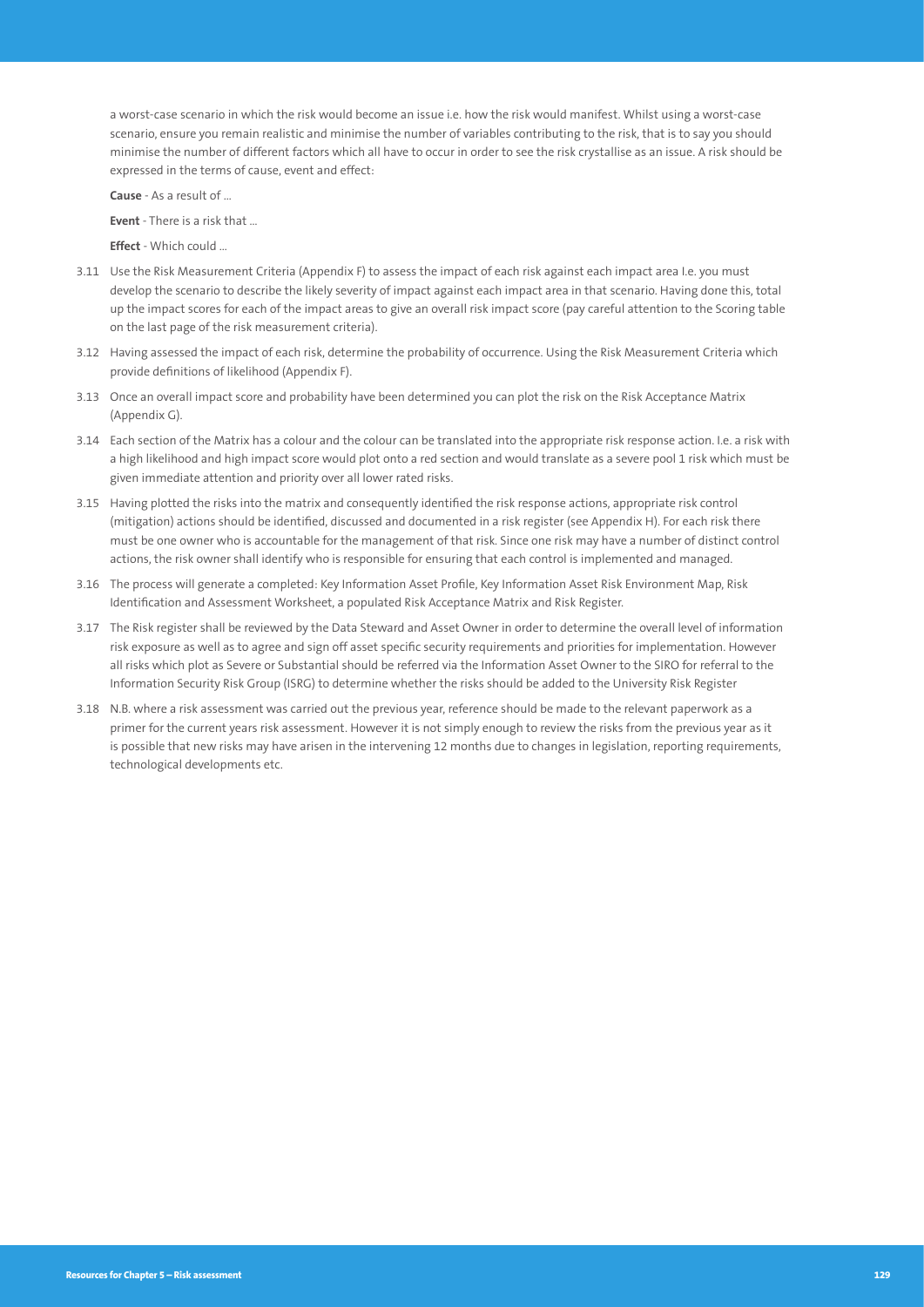#### **Appendix A**

INFORMATION CLASSIFICATION V2.0

| <b>Category Title</b>       | <b>Classified C1</b>                                                                                                                                                                                                                                                                                                                                                                                                                                                                                                                                                                                                                                                                                                                                                                                                                                                                      | <b>Classified C2</b>                                                                                                                                                                                                                                                                                                                                                                                                                                                                                                                                                                                                                                                                                                                                                                                    | <b>NC</b>                                                                                                                                                                                                                                                                                                                                                                                                                 |
|-----------------------------|-------------------------------------------------------------------------------------------------------------------------------------------------------------------------------------------------------------------------------------------------------------------------------------------------------------------------------------------------------------------------------------------------------------------------------------------------------------------------------------------------------------------------------------------------------------------------------------------------------------------------------------------------------------------------------------------------------------------------------------------------------------------------------------------------------------------------------------------------------------------------------------------|---------------------------------------------------------------------------------------------------------------------------------------------------------------------------------------------------------------------------------------------------------------------------------------------------------------------------------------------------------------------------------------------------------------------------------------------------------------------------------------------------------------------------------------------------------------------------------------------------------------------------------------------------------------------------------------------------------------------------------------------------------------------------------------------------------|---------------------------------------------------------------------------------------------------------------------------------------------------------------------------------------------------------------------------------------------------------------------------------------------------------------------------------------------------------------------------------------------------------------------------|
|                             | <b>HIGHLY CONFIDENTIAL</b>                                                                                                                                                                                                                                                                                                                                                                                                                                                                                                                                                                                                                                                                                                                                                                                                                                                                | <b>CONFIDENTIAL</b>                                                                                                                                                                                                                                                                                                                                                                                                                                                                                                                                                                                                                                                                                                                                                                                     | <b>Non-Classified</b>                                                                                                                                                                                                                                                                                                                                                                                                     |
| Description                 | Has the potential to cause<br>serious damage or distress to<br>individuals or serious damage<br>to the University's interests if<br>disclosed inappropriately<br>Refer to Impact levels of<br>'high' or 'major' on the Risk<br>Measurement Criteria<br>Data contains highly sensitive<br>private information about living<br>individuals and it is possible<br>to identify those individuals<br>e.g. Medical records, serious<br>disciplinary matters<br>Non-public data relates to<br>business activity and has<br>potential to seriously affect<br>commercial interests and/<br>or the University's corporate<br>reputation e.g. REF strategy<br>Non-public information that<br>facilitates the protection of<br>individuals' personal safety<br>or the protection of critical<br>functions and key assets e.g.<br>access codes for higher risk areas,<br>University network passwords. | Has the potential to cause a<br>negative impact on individuals'<br>or the University's interests<br>(but not falling into C1)<br>Refer to Impact levels 'Minor'<br>or 'Moderate' on the Risk<br>Measurement Criteria<br>Data contains private<br>information about living<br>individuals and it is possible to<br>identify those individuals e.g.<br>individual's salaries, student<br>assessment marks<br>Non-public data relates to<br>business activity and has<br>potential to affect financial<br>interests and/or elements of<br>the University's reputation e.g.<br>tender bids prior to award of<br>contract, exam questions prior<br>to use<br>Non-public information that<br>facilitates the protection of the<br>University's assets in general<br>e.g. access codes for lower risk<br>areas | Information not falling<br>into either of the Classified<br>categories<br>e.g. Current courses, Key<br>Information Sets, Annual<br>Report and Financial<br>Statements, Freedom of<br>Information disclosure                                                                                                                                                                                                               |
| Type of protection required | Key security requirements:<br>Confidentiality and integrity<br>This information requires<br>significant security measures,<br>strictly controlled and limited<br>access and protection from<br>corruption<br>Back up requirements will need<br>to be considered in relation<br>to the importance of the<br>information: is it the master<br>copy of a vital record, how<br>difficult would it be to recreate<br>and how much resource would<br>it require to recreate it?                                                                                                                                                                                                                                                                                                                                                                                                                 | Key security requirements:<br>Confidentiality and integrity<br>This information requires<br>security measures, controlled<br>and limited access and<br>protection from corruption<br>Back up requirements will need<br>to be considered in relation<br>to the importance of the<br>information: is it the master<br>copy of a vital record, how<br>difficult would it be to recreate<br>and how much resource would<br>it require to recreate it?                                                                                                                                                                                                                                                                                                                                                       | Key security requirement:<br>Availability<br>This information should be<br>accessible to the University<br>whilst it is required for<br>business purposes<br>Back up requirements will need<br>to be considered in relation<br>to the importance of the<br>information: is it the master<br>copy of a vital record, how<br>difficult would it be to recreate<br>and how much resource would<br>it require to recreate it? |

#### **General advice:**

Always aim to keep Classified Information (C1 and C2) within the University's secure environment.

Where this is not possible consider whether the information can be redacted or anonymised to remove confidential or highly confidential information, thereby converting it to Non-Classified Information (NC).

Report any potential loss or unauthorised disclosure of Classified Information to the IT Service Desk on 74xxx

Seek advice on secure disposal of equipment containing Classified Information via the IT Service Desk on 74xxx

Use the Confidential Waste Service for disposal of paper and small electronic media xxx@cardiff.ac.uk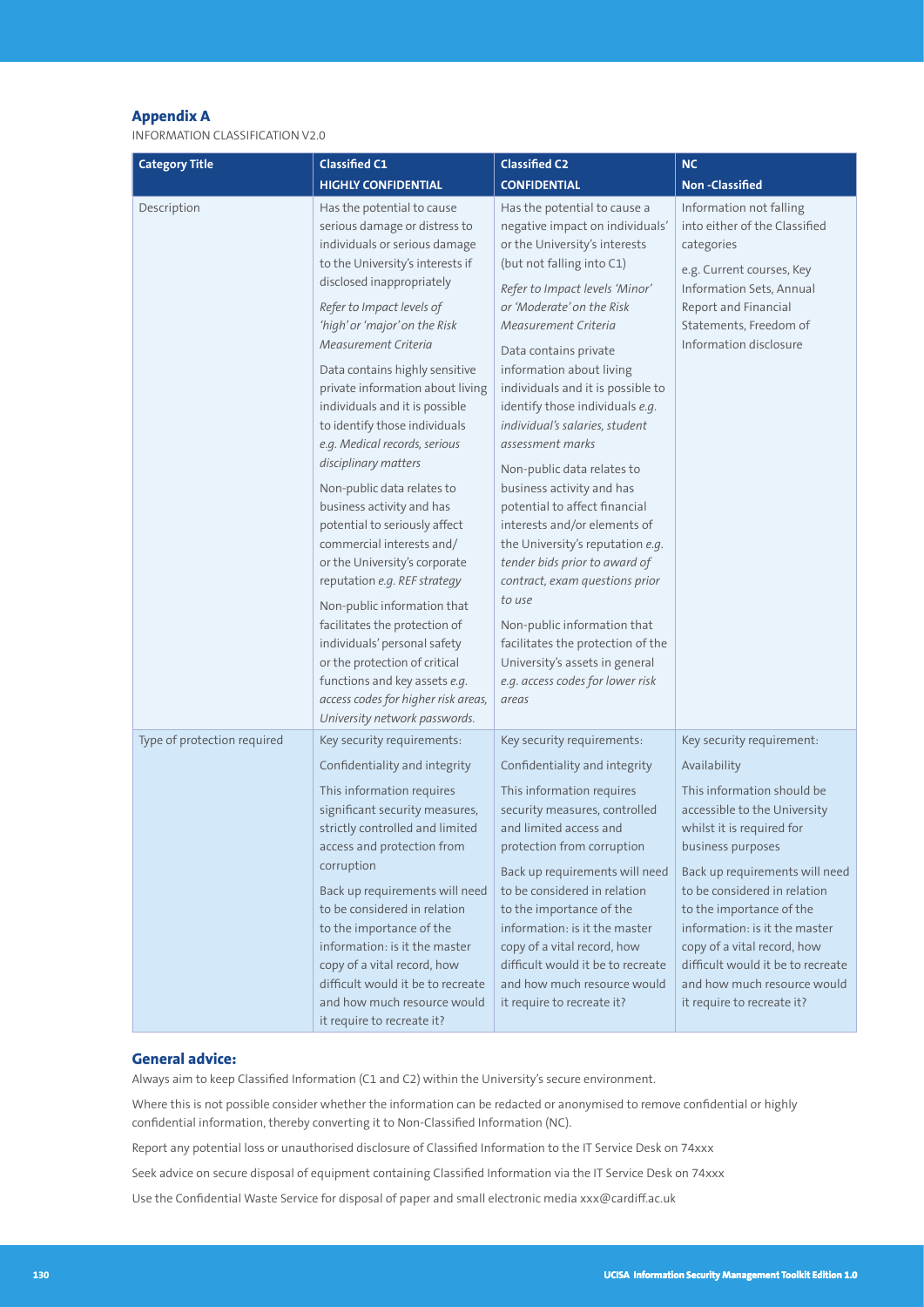# **Appendix B**

KEY INFORMATION ASSET PROFILE

| Name of Key Information Asset and sub                        | Rationale for selection                                                          | Description                                                       |  |  |  |  |
|--------------------------------------------------------------|----------------------------------------------------------------------------------|-------------------------------------------------------------------|--|--|--|--|
| category                                                     | Why is this information asset important to<br>the organisation?                  | What is the agreed-upon description of this<br>information asset? |  |  |  |  |
|                                                              |                                                                                  |                                                                   |  |  |  |  |
| Information Asset Owner The role/post<br>title of the person |                                                                                  |                                                                   |  |  |  |  |
| <b>Information Classification</b>                            | □ Classified - Highly Confidential                                               |                                                                   |  |  |  |  |
|                                                              | □ Classified - Confidential                                                      |                                                                   |  |  |  |  |
|                                                              | □ Classified - Protect                                                           |                                                                   |  |  |  |  |
|                                                              | □ Non-Classified                                                                 |                                                                   |  |  |  |  |
| Security requirements                                        |                                                                                  |                                                                   |  |  |  |  |
| $\square$ Confidentiality                                    | Only authorised staff can view this information asset, as follows:               |                                                                   |  |  |  |  |
| $\Box$ Integrity                                             | Only authorised staff can modify this information asset, as follows:             |                                                                   |  |  |  |  |
|                                                              |                                                                                  |                                                                   |  |  |  |  |
| □ Availability                                               | This asset must be available for these staff to do their jobs as follows:        |                                                                   |  |  |  |  |
|                                                              |                                                                                  |                                                                   |  |  |  |  |
| $\square$ Compliance                                         | This asset has special regulatory compliance protection requirements as follows: |                                                                   |  |  |  |  |
|                                                              |                                                                                  |                                                                   |  |  |  |  |
| Most important security requirement select as relevant       |                                                                                  |                                                                   |  |  |  |  |
| Confidentiality / Integrity / Availability / Compliance      |                                                                                  |                                                                   |  |  |  |  |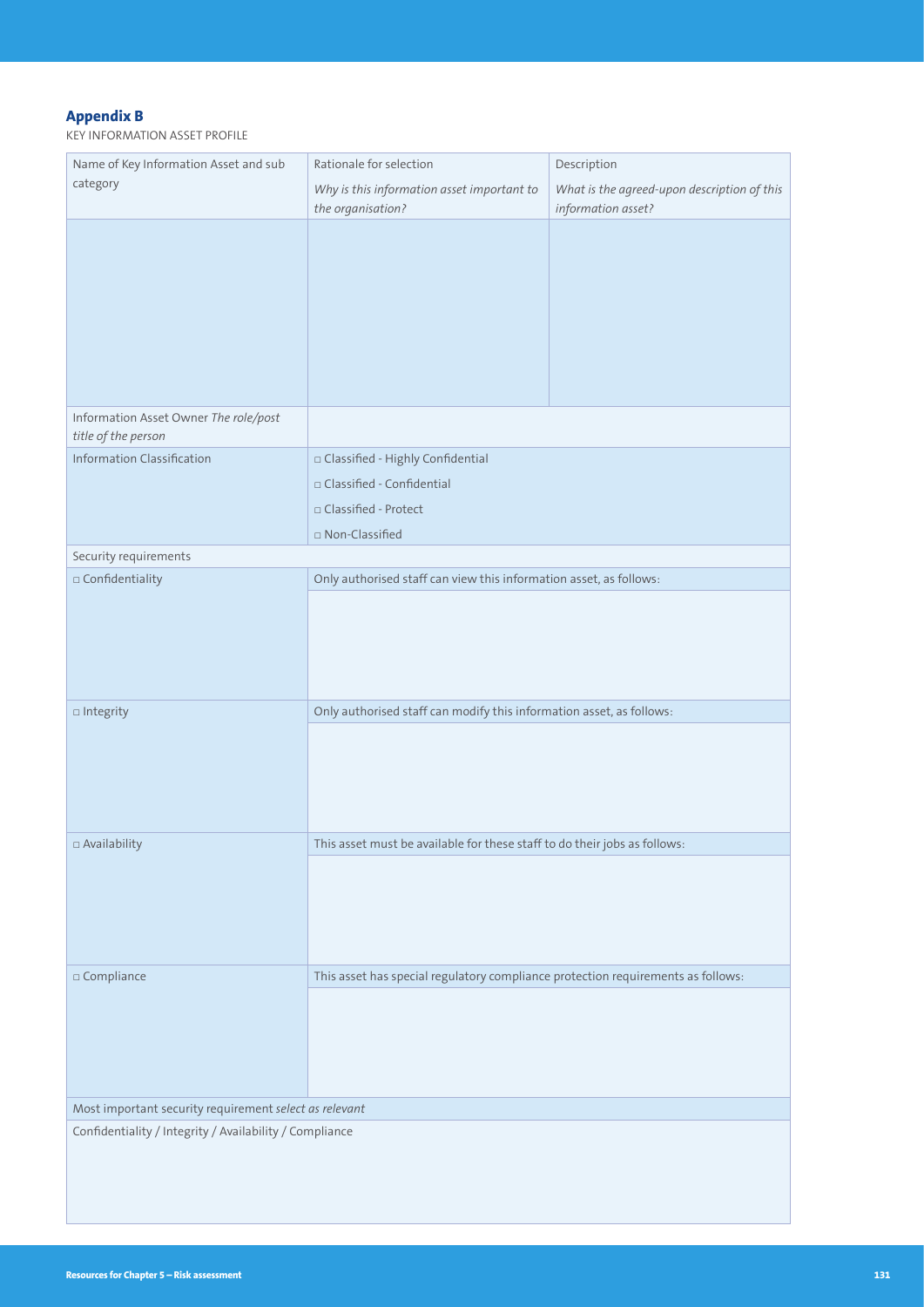# **Appendix C**

KEY INFORMATION ASSET RISK ENVIRONMENT MAP

NAME OF KEY INFORMATION ASSET & SUB CATEGORY: .....

| <b>Containers</b>                                                        | <b>Tick all</b><br>that apply | <b>Specific locations</b> | Owner(s) /staff<br>depts |
|--------------------------------------------------------------------------|-------------------------------|---------------------------|--------------------------|
| Internal (University owned)                                              |                               |                           |                          |
| Filestore: shared drives                                                 |                               |                           | <b>INSRV</b>             |
| Centrally maintained databases                                           |                               |                           | <b>INSRV</b>             |
| Department maintained databases                                          |                               |                           |                          |
| Filestore: personal network drive                                        |                               |                           | <b>INSRV</b>             |
| <b>IT Network</b>                                                        |                               |                           | <b>INSRV</b>             |
| Lotus Notes email accounts                                               |                               |                           | <b>INSRV</b>             |
| CU web pages                                                             |                               |                           |                          |
| PC hard drive                                                            |                               |                           |                          |
| Laptop hard drive                                                        |                               |                           |                          |
| University mobile device (e.g. Blackberry)                               |                               |                           |                          |
| Removable media (e.g. CD, USB stick)                                     |                               |                           |                          |
| Paper filing systems                                                     |                               |                           |                          |
| Internal postal system                                                   |                               |                           |                          |
| Staff                                                                    |                               |                           |                          |
| Computer Screens                                                         |                               |                           |                          |
| External                                                                 |                               |                           |                          |
| Staff home PC                                                            |                               |                           |                          |
| Staff owned laptop                                                       |                               |                           |                          |
| Staff owned mobile device                                                |                               |                           |                          |
| Staff owned removable media                                              |                               |                           |                          |
| Company under University contract                                        |                               |                           |                          |
| Service provider not under University contract (including private email) |                               |                           |                          |
| Postal/courier service                                                   |                               |                           |                          |
| Staff owned vehicle                                                      |                               |                           |                          |
| Students                                                                 |                               |                           |                          |
| Computer Screen                                                          |                               |                           |                          |

#### **Appendix D**

List of Typical Threats

- Fire
- Water damage flood or leak
- Destruction of equipment or media
- Dust, corrosion, freezing
- Failure of air-conditioning or water supply system
- Loss of power supply services
- Failure of telecommunication equipment
- Remote spying
- Theft of media, documents or equipment
- Retrieval of recycled or discarded media
- Disclosure
- Tampering with hardware or software
- Equipment failure
- Saturation of the information system
- Breach of information system maintainability
- Unauthorised use of equipment
- Use of counterfeit or copied software
- Corruption of data
- Illegal processing of data
- Error in use
- Abuse of rights
- Forging of rights
- Denial of actions
- Breach of personnel availability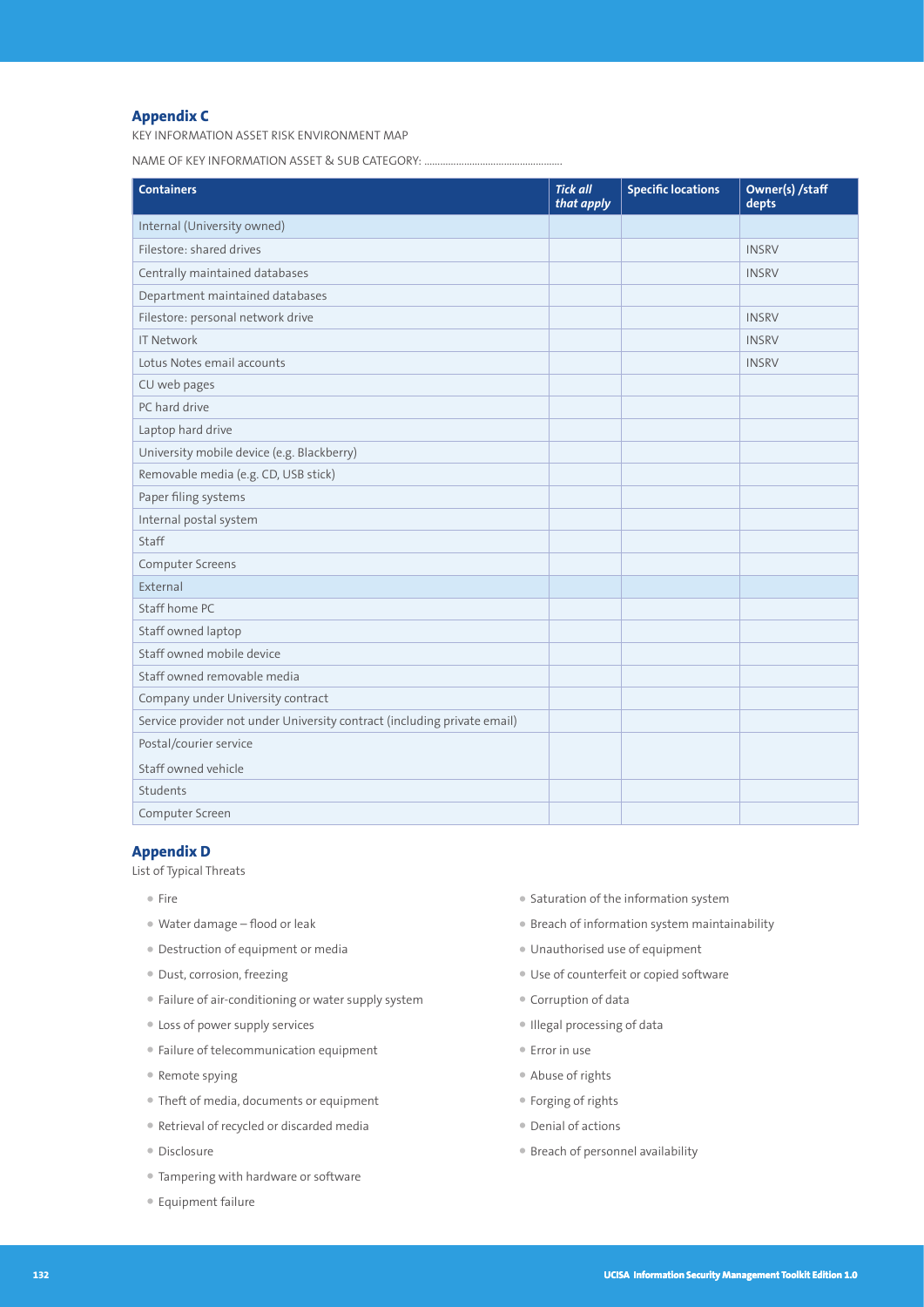## **Appendix E**

#### **Information Security Framework**

#### **Key Information Asset – Information Asset: Risks**

#### **Guidance on using this template:**

- Enter your 5 risks in order of priority with 1 being the most significant risk.
- Name the risk
- Provide a description of the risk (how it would occur and why)
- Indicate whether it would affect confidentiality, integrity, availability or compliance if it did occur
- Estimate how likely it is to occur and any controls you know about that are designed to limit or prevent it, views on their effectiveness
- What impact the risk would have on the University if the worst case scenario of this risk did occur. Referring to the Risk Measurement Criteria as a guide, then score each risk against the listed impact areas in the table.

An example risk is shown below (The risk description is fictional)

- 1. 1.
- 2. Risk Name Unauthorised staff access to information on XYZ system
- 3. Risk Description: Staff are able to access and amend records on the system they are not permitted to and can access information beyond that required for them to carry out their role. That access has the potential to cause significant issues with data integrity as users will be able to delete or change records which indicate invoices received. This would also have the effect of undermining the purpose of the system and the confidence that staff have in it and the organisation. It would also impact on supplier confidence in the organisation if invoices were late being paid. This risk could materialise through staff having over privileged access rights to information beyond that required to undertake their role due to permissions not being set correctly or not being amended according to role changes.
- 4. Confidentiality  $\square$  Integrity  $\square$  Availability  $\square$  Compliance  $\square$
- 5. Likelihood (and existing controls): Likelihood is high as there are a great deal of staff role changes and people joining the organisation. Current controls rest with those who administer account access and insufficient resource to administer accounts has been identified meaning there is a significant lag in access changes to XYZ system being requested and their implementation.
- 6. Impact: See Table

|                                 | <b>Impact Value</b> |                |           |              |          |           |                                      |
|---------------------------------|---------------------|----------------|-----------|--------------|----------|-----------|--------------------------------------|
| <b>Impact Area</b>              | <b>No (0)</b>       | Negligible (1) | Minor (2) | Moderate (4) | High (6) | Major (8) | <b>Relative Risk</b><br><b>Score</b> |
| Corporate Reputation            |                     |                | $\times$  |              |          |           | $\overline{2}$                       |
| Research Profile &<br>Income    | $\times$            |                |           |              |          |           | $\mathbf{0}$                         |
| <b>Student Experience</b>       | $\times$            |                |           |              |          |           | $\overline{0}$                       |
| <b>Financial Sustainability</b> |                     |                | X         |              |          |           | $\overline{2}$                       |
| Health & Safety                 | $\times$            |                |           |              |          |           | $\Omega$                             |
| <b>Staff Experience</b>         |                     |                |           | X            |          |           | $\overline{4}$                       |
| Legal Obligations               |                     |                |           |              | $\times$ |           | 6                                    |
|                                 |                     |                |           |              |          |           | 14                                   |

#### **Risks**

Which sources of information, if compromised, would have an adverse impact on the organisation (as defined by the risk measurement criteria) if one or more of the following occurred?

- − The asset or assets were disclosed to unauthorised people.
- − The asset or assets were modified without authorisation.
- − The asset or assets were lost or destroyed.
- − Access to the asset or assets was interrupted.
	- Information Asset R1.
	- Risk Name: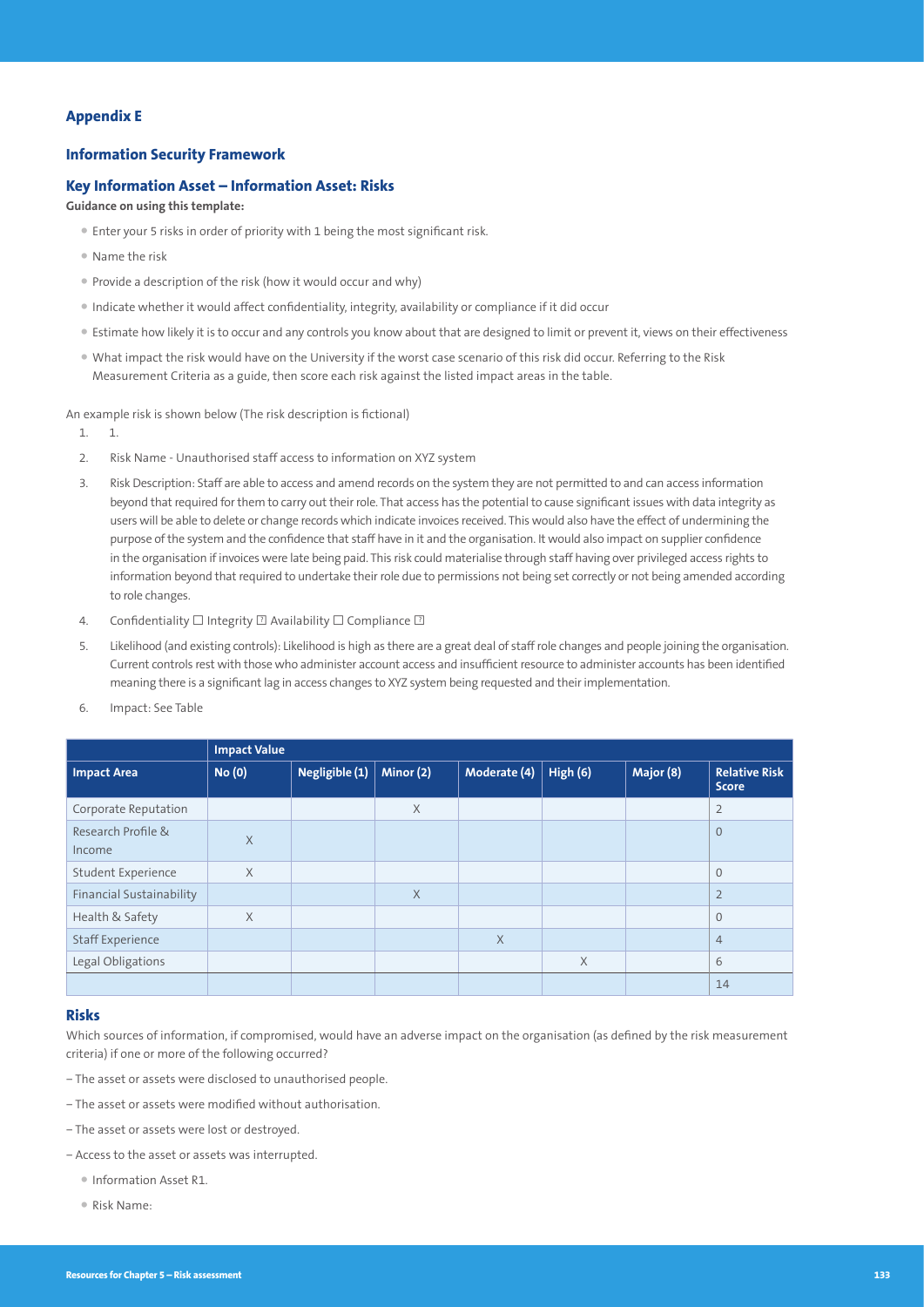- Risk Description:
- $\bullet$  Confidentiality  $\Box$  Integrity  $\Box$  Availability  $\Box$  Compliance  $\Box$
- Likelihood (and existing controls):
- Impact: See Table

|                          | <b>Impact Value</b> |                |           |              |          |           |                                      |
|--------------------------|---------------------|----------------|-----------|--------------|----------|-----------|--------------------------------------|
| <b>Impact Area</b>       | <b>No (0)</b>       | Negligible (1) | Minor (2) | Moderate (4) | High (6) | Major (8) | <b>Relative Risk</b><br><b>Score</b> |
| Corporate Reputation     |                     |                |           |              |          |           |                                      |
| Research Profile &       |                     |                |           |              |          |           |                                      |
| Income                   |                     |                |           |              |          |           |                                      |
| Student Experience       |                     |                |           |              |          |           |                                      |
| Financial Sustainability |                     |                |           |              |          |           |                                      |
| Health & Safety          |                     |                |           |              |          |           |                                      |
| <b>Staff Experience</b>  |                     |                |           |              |          |           |                                      |
| Legal Obligations        |                     |                |           |              |          |           |                                      |
|                          |                     |                |           |              |          |           |                                      |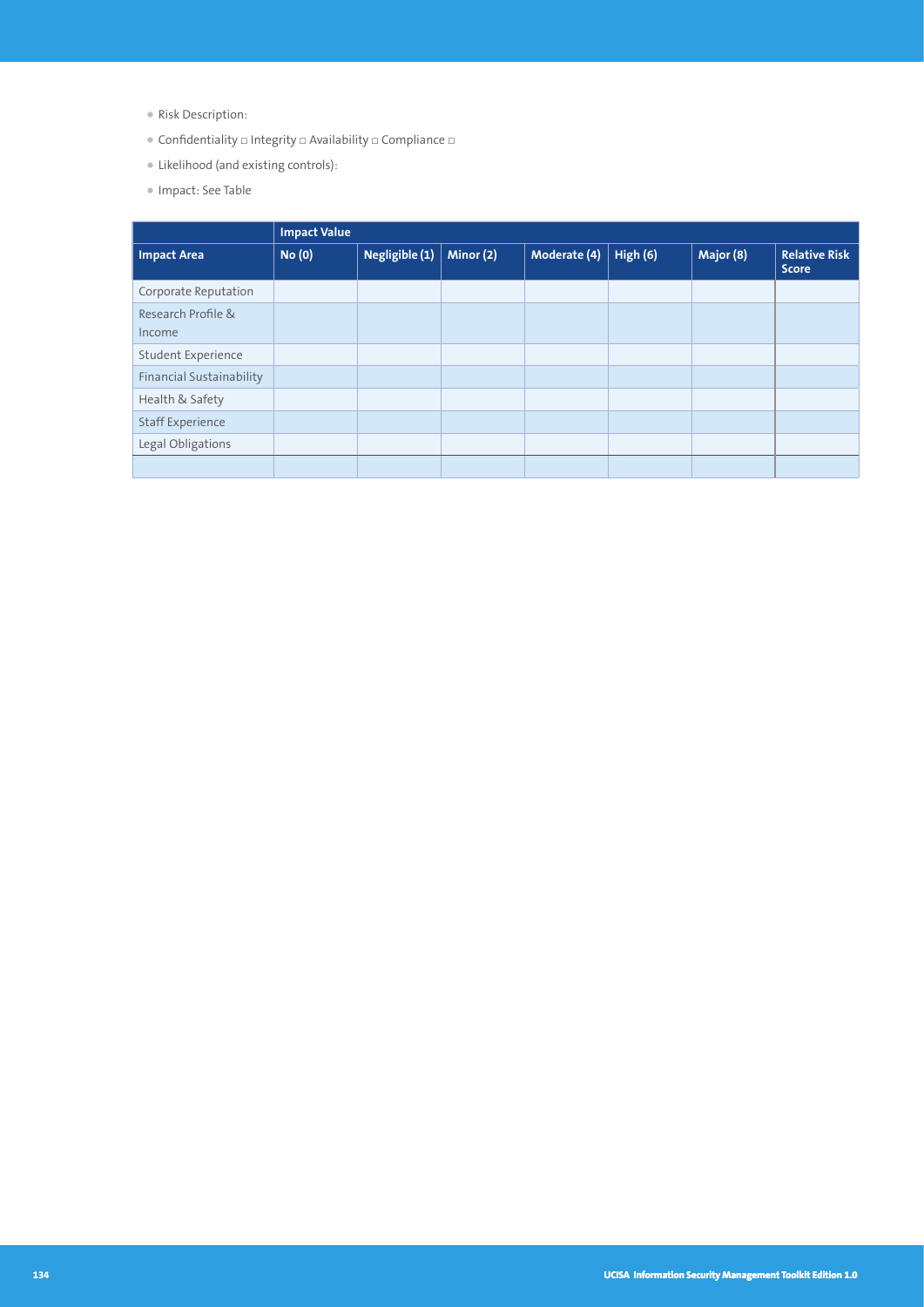# **Appendix F**

RISK MEASUREMENT CRITERIA (INFORMATION SECURITY FRAMEWORK) V2.0

Definitions: short term: 1 week to 5 months medium term: 6 months to one year long term: in excess of a year

| <b>Risk Area</b>                      | Impact                                                                                                                                          |                                                                                                                                                                                                                                                                                                                                               |                                                                                                                                                                                                                                                                                                                                                                        |                                                                                                                                                                                                                                                                                                                                                 |                                                                                                                                                                               |  |  |
|---------------------------------------|-------------------------------------------------------------------------------------------------------------------------------------------------|-----------------------------------------------------------------------------------------------------------------------------------------------------------------------------------------------------------------------------------------------------------------------------------------------------------------------------------------------|------------------------------------------------------------------------------------------------------------------------------------------------------------------------------------------------------------------------------------------------------------------------------------------------------------------------------------------------------------------------|-------------------------------------------------------------------------------------------------------------------------------------------------------------------------------------------------------------------------------------------------------------------------------------------------------------------------------------------------|-------------------------------------------------------------------------------------------------------------------------------------------------------------------------------|--|--|
|                                       | <b>Negligible</b>                                                                                                                               | <b>Minor</b>                                                                                                                                                                                                                                                                                                                                  | <b>Moderate</b>                                                                                                                                                                                                                                                                                                                                                        | <b>High</b>                                                                                                                                                                                                                                                                                                                                     | Major                                                                                                                                                                         |  |  |
| Corporate Reputation                  | Small number<br>of individual<br>correspondence/<br>representations<br>Limited social<br>media pick up, low<br>reach                            | Reputation is<br>minimally affected<br>with little or no<br>targeted effort or<br>expense required to<br>recover;<br>Low key local or<br>regional interest<br>media coverage<br>Mild stakeholder<br>correspondence/<br>representations<br>Negative, short<br>term social media<br>pick up, limited<br>platforms (fewer<br>than 500 followers) | Reputation is<br>damaged in the<br>short to medium<br>term with targeted<br>effort and expense<br>required to recover.<br>Public stakeholder<br>comment and<br>correspondence<br>expressing concern<br>Adverse regional<br>or national interest<br>media coverage<br>Negative social<br>media pick up, more<br>than 500 followers<br>Achievement of KPIs<br>threatened | Significant public<br>and private<br>comment from<br>stakeholders<br>expressing serious<br>concerns<br>Adverse high<br>profile, national<br>media coverage<br>from reputable/<br>influential media,<br>with some<br>international<br>interest<br>Sustained social<br>media criticism,<br>shared across<br>multiple platforms<br>with wide reach | Reputation<br>damaged for<br>the long term<br>or irrevocably<br>$destroyed -$<br>requiring re-<br>branding                                                                    |  |  |
| Research Profile &<br>Research Income | Small impact on<br>research activity<br>within specific<br>teams<br>short term/<br>localised effect:<br>negligible impact<br>on research income | Minor impact on<br>research income<br>or productivity for<br>wider group<br>REF outcome<br>remains unaffected                                                                                                                                                                                                                                 | Noticeable impact<br>on REF profile<br>Medium term effect<br>on productivity<br>within discipline<br>Up to 1% overall<br>reduction in<br>research income<br>due to loss of<br>confidence/lack of<br>compliance<br>Achievement of KPIs<br>threatened                                                                                                                    | Significant impact<br>on REF profile<br>Medium to long<br>term effect on<br>productivity in<br>more than one<br>discipline<br>1 to 4% overall<br>reduction in<br>research income<br>due to loss of<br>confidence/lack of<br>compliance                                                                                                          | Major impact on<br>REF profile<br>Long term/pan<br>university effect<br>More than 5%<br>reduction in<br>research income<br>due to loss of<br>confidence/lack of<br>compliance |  |  |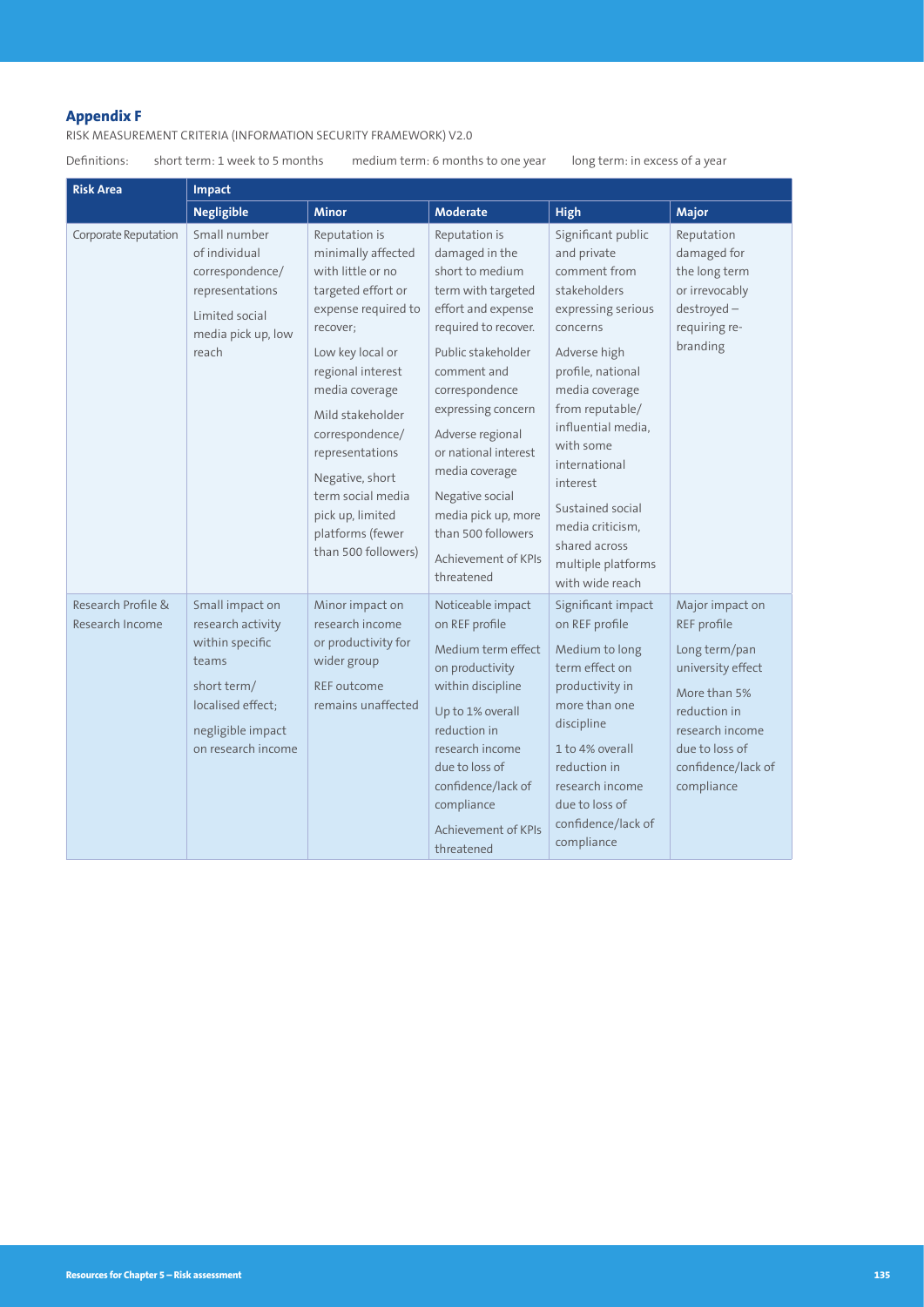# RISK MEASUREMENT CRITERIA (INFORMATION SECURITY FRAMEWORK)

Definitions: short term: 1 week to 5 months medium term: 6 months to one year long term: in excess of a year

| <b>Risk Area</b>            | Impact                                                                                                                                                                                                                             |                                                                                                                                                                                                                                                                                                                 |                                                                                                                                                                                                                                                                                                                                                                                                                               |                                                                                                                                                                                                                                                                                                                                                                                                                           |                                                                                                                                                                             |  |  |
|-----------------------------|------------------------------------------------------------------------------------------------------------------------------------------------------------------------------------------------------------------------------------|-----------------------------------------------------------------------------------------------------------------------------------------------------------------------------------------------------------------------------------------------------------------------------------------------------------------|-------------------------------------------------------------------------------------------------------------------------------------------------------------------------------------------------------------------------------------------------------------------------------------------------------------------------------------------------------------------------------------------------------------------------------|---------------------------------------------------------------------------------------------------------------------------------------------------------------------------------------------------------------------------------------------------------------------------------------------------------------------------------------------------------------------------------------------------------------------------|-----------------------------------------------------------------------------------------------------------------------------------------------------------------------------|--|--|
|                             | <b>Negligible</b>                                                                                                                                                                                                                  | <b>Minor</b>                                                                                                                                                                                                                                                                                                    | <b>Moderate</b>                                                                                                                                                                                                                                                                                                                                                                                                               | <b>High</b>                                                                                                                                                                                                                                                                                                                                                                                                               | Major                                                                                                                                                                       |  |  |
| Student Experience          | Student satisfaction<br>affected (localised<br>short term effect)<br>little or no targeted<br>effort or expense<br>required to recover<br>Individual student<br>appeals or<br>complaints<br>No impact<br>on student<br>recruitment | Noticeable impact<br>on NSS scores in<br>localised area and<br>some effort and<br>expense required to<br>recover<br>Small increase in<br>student appeals<br>or complaints in<br>specific area<br>Small impact<br>on student<br>recruitment<br>(number of<br>applicants)<br>Small impact on<br>progression rates | Student<br>satisfaction/NSS<br>scores adversely<br>affected across<br>multiple areas and<br>some effort and<br>expense required to<br>recover<br>Increase in appeals<br>across multiple<br>disciplines or group<br>complaints<br>Significant impact<br>on student<br>recruitment<br>(numbers of<br>applicants)<br>Drop in entry<br>standards (but<br>above quality<br>thresholds)<br>Achievement of<br><b>KPIs threatened</b> | Student<br>satisfaction/NSS<br>scores significantly<br>adversely<br>affected across<br>multiple areas<br>and significant<br>effort and expense<br>required to recover<br>Significant increase<br>in appeals across<br>multiple disciplines<br>or group complaints<br>Significant decrease<br>in progression rates<br>Significant impact<br>on student<br>recruitment<br>requiring drop<br>in intake quality<br>thresholds | Widespread and<br>extreme student<br>dissatisfaction with<br>protests<br>Quality of academic<br>provision seriously<br>jeopardised and<br>long term viability<br>undermined |  |  |
| Financial<br>Sustainability | Operating costs<br>increase, revenue<br>loss (excluding<br>that deriving from<br>damage to research<br>reputation) or one<br>time financial loss<br>of less than £500K                                                             | Operating costs<br>increase, revenue<br>loss (excluding<br>that deriving from<br>damage to research<br>reputation) or one<br>time financial loss<br>of between £500K-<br>£1M                                                                                                                                    | Operating costs<br>increase, revenue<br>loss (excluding<br>that deriving from<br>damage to research<br>reputation) or<br>one time financial<br>loss of between<br>£1M-£2.5M                                                                                                                                                                                                                                                   | Operating costs<br>increase, revenue<br>loss (excluding<br>that deriving from<br>damage to research<br>reputation) or one<br>time financial loss<br>of between £2.5M-<br>5M                                                                                                                                                                                                                                               | Operating costs<br>increase, revenue<br>loss (excluding<br>that deriving from<br>damage to research<br>reputation) or one<br>time financial loss<br>of greater than £5M     |  |  |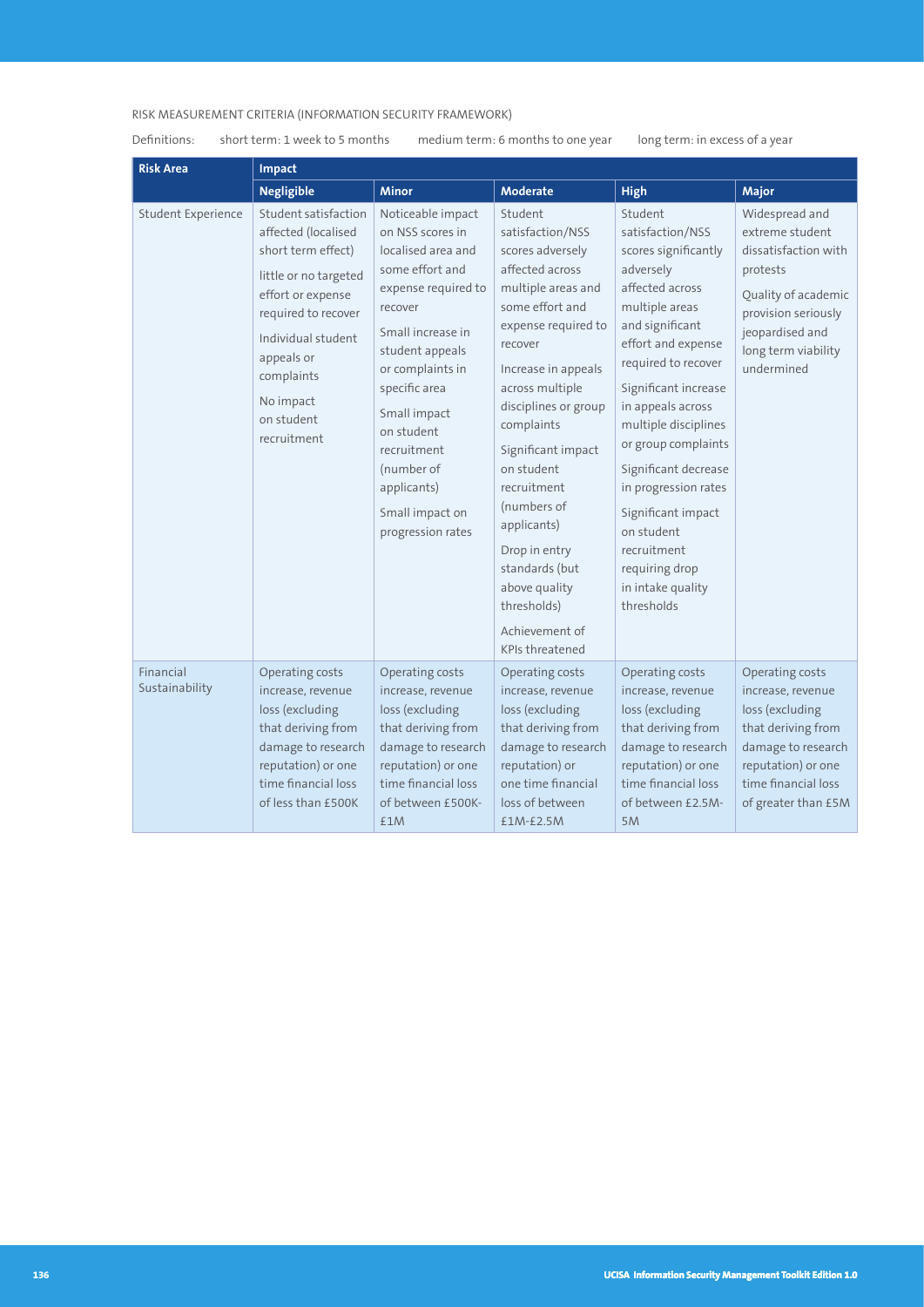# RISK MEASUREMENT CRITERIA (INFORMATION SECURITY FRAMEWORK)

# Definitions: short term: 1 week to 5 months medium term: 6 months to one year long term: in excess of a year

| <b>Risk Area</b>        | Impact                                                                                                                                                                                                                                             |                                                                                                                                                                                                                                                                                                                                                                                 |                                                                                                                                                                                                                                                                                                                                                                                                             |                                                                                                                                                                                                                                                                                                                                                                                                                               |                                                                                                                                                                                                                  |  |  |
|-------------------------|----------------------------------------------------------------------------------------------------------------------------------------------------------------------------------------------------------------------------------------------------|---------------------------------------------------------------------------------------------------------------------------------------------------------------------------------------------------------------------------------------------------------------------------------------------------------------------------------------------------------------------------------|-------------------------------------------------------------------------------------------------------------------------------------------------------------------------------------------------------------------------------------------------------------------------------------------------------------------------------------------------------------------------------------------------------------|-------------------------------------------------------------------------------------------------------------------------------------------------------------------------------------------------------------------------------------------------------------------------------------------------------------------------------------------------------------------------------------------------------------------------------|------------------------------------------------------------------------------------------------------------------------------------------------------------------------------------------------------------------|--|--|
|                         | <b>Negligible</b>                                                                                                                                                                                                                                  | <b>Minor</b>                                                                                                                                                                                                                                                                                                                                                                    | <b>Moderate</b>                                                                                                                                                                                                                                                                                                                                                                                             | <b>High</b>                                                                                                                                                                                                                                                                                                                                                                                                                   | Major                                                                                                                                                                                                            |  |  |
| Health & Safety         | Minor distress<br>caused to individual<br>environmental<br>$d$ amage – small<br>scale, locally<br>contained, short<br>term and reversible<br>(no threat to<br>health)<br>Short term loss of/<br>access to facilities<br>or specialist<br>equipment | Reportable<br>(RIDDOR)<br>Dangerous<br>Occurrences or<br>Minor Injuries<br>Short term minor<br>stress caused to<br>individual or minor<br>distress caused to<br>group<br>environmental<br>$d$ amage – short<br>term, not reversible<br>or with minor local<br>impact on health<br>Medium term<br>loss of/access to<br>specific facilities<br>or loss of specialist<br>equipment | Reportable<br>(RIDDOR) Major<br>Injuries and<br>incidents affecting<br>individuals<br>Moderate distress<br>or stress caused<br>to individuals or a<br>group<br>Individual cases<br>of life-threatening<br>disease<br>Medium term or<br>locally contained<br>environmental<br>damage with minor<br>to moderate local<br>impact on health<br>Medium term loss<br>of key facilities or<br>individual buildings | Major life changing<br>injuries (e.g.<br>tetraplegia) to<br>individual<br>Major Injury,<br>distress or stress<br>caused to group<br>Spread of life<br>threatening disease<br>Long term<br>environmental<br>damage<br>Hazardous<br>material escape<br>causing external<br>environmental<br>damage and short<br>term effect on<br>public health<br>Long term/<br>permanent loss<br>of key facilities or<br>individual buildings | <b>Fatalities</b><br>Hazardous material<br>escape causing<br>irreparable external<br>environmental<br>damage and serious<br>threat to public<br>health<br>Long term/<br>permanent loss of<br>use of entire sites |  |  |
| <b>Staff Experience</b> | Individual staff<br>dissatisfied or<br>morale of small a<br>group minimally<br>affected<br>Small number<br>of individual<br>grievances<br>Short term/<br>localised effect                                                                          | Staff morale of<br>a group affected<br>with some targeted<br>effort required to<br>recover                                                                                                                                                                                                                                                                                      | Staff morale of<br>a large group<br>damaged with<br>targeted effort and<br>expense required to<br>recover<br>Significant increase<br>in grievances<br>Adverse effect on<br>staff retention<br>and recruitment in<br>affected area                                                                                                                                                                           | Significant and<br>widespread<br>damage to staff<br>morale and<br>significant effort<br>and expense<br>required to recover<br>Action short of a<br>strike and threat<br>of wider industrial<br>action                                                                                                                                                                                                                         | Widespread and<br>extreme staff<br>dissatisfaction,<br>protests and<br>industrial action<br>Significant adverse<br>effect on staff<br>retention and<br>recruitment<br>Long term/pan<br>University effect         |  |  |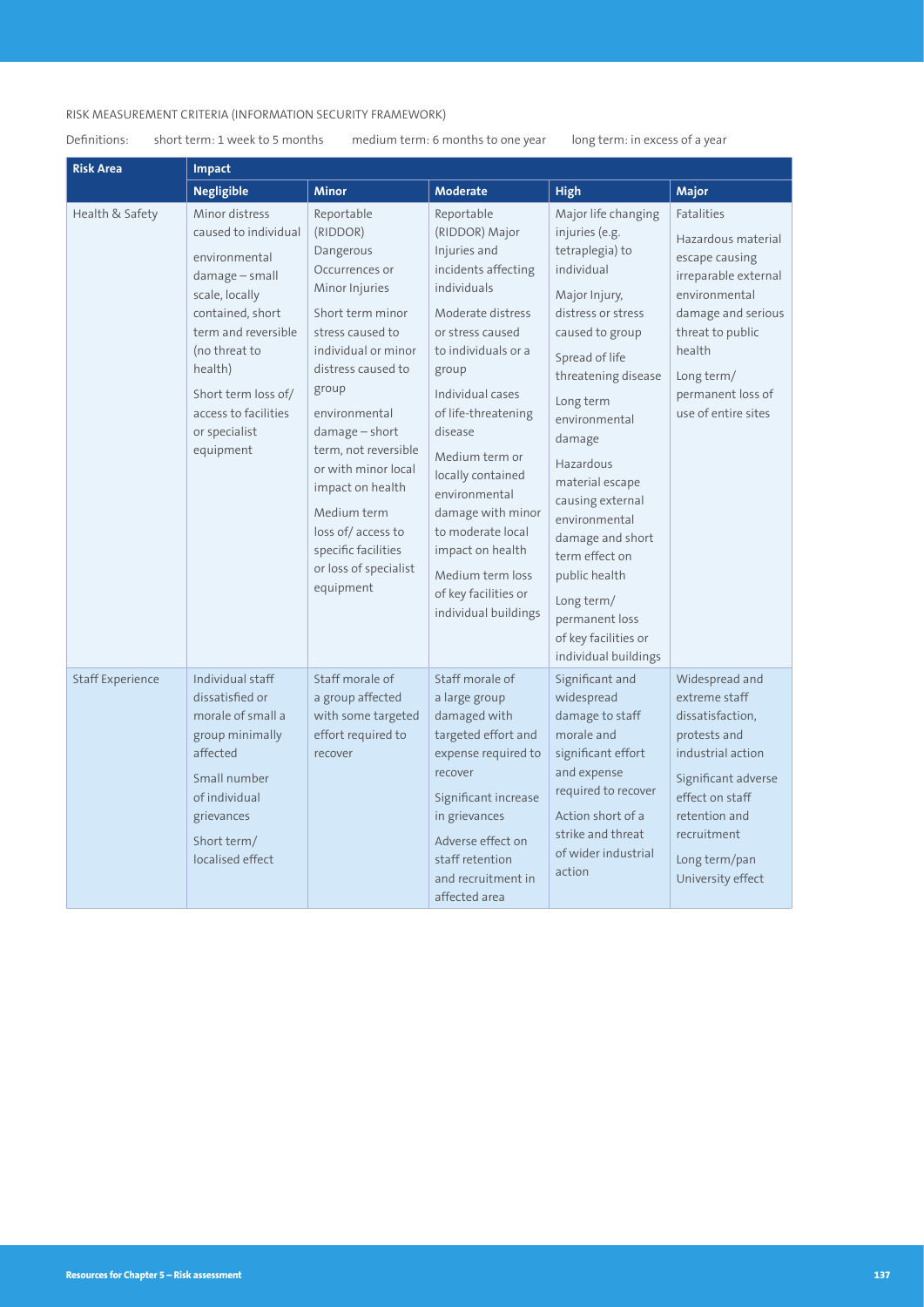# RISK MEASUREMENT CRITERIA (INFORMATION SECURITY FRAMEWORK)

Definitions: short term: 1 week to 5 months medium term: 6 months to one year long term: in excess of a year

| <b>Risk Area</b>  | <b>Impact</b>                                                                                                                                                                                                                  |                                                                                                                                                                                                                                                                                        |                                                                                                                                                                                                                                          |                                                                                                                                                                                                                                                                                                                |                                                                                                                                                                                                                                                                                                |  |  |
|-------------------|--------------------------------------------------------------------------------------------------------------------------------------------------------------------------------------------------------------------------------|----------------------------------------------------------------------------------------------------------------------------------------------------------------------------------------------------------------------------------------------------------------------------------------|------------------------------------------------------------------------------------------------------------------------------------------------------------------------------------------------------------------------------------------|----------------------------------------------------------------------------------------------------------------------------------------------------------------------------------------------------------------------------------------------------------------------------------------------------------------|------------------------------------------------------------------------------------------------------------------------------------------------------------------------------------------------------------------------------------------------------------------------------------------------|--|--|
|                   | <b>Negligible</b>                                                                                                                                                                                                              | <b>Minor</b>                                                                                                                                                                                                                                                                           | <b>Moderate</b>                                                                                                                                                                                                                          | <b>High</b>                                                                                                                                                                                                                                                                                                    | <b>Major</b>                                                                                                                                                                                                                                                                                   |  |  |
| Legal obligations | <b>Technical breaches</b><br>which may result<br>in complaints to<br>the University but<br>complainant does<br>not resort to legal<br>action or regulatory<br>referral<br>Breach results in<br>minimal or no<br>damage or loss | Fines or claims<br>brought of less<br>than £50K<br>Case referred<br>by complainant<br>to regulatory<br>authorities who<br>may request<br>information or<br>records as a result<br>Regulatory action<br>unlikely or of only<br>localised effect.<br>Advisory/<br>improvement<br>notices | Fines or claims<br>brought of between<br>£50K-£250K<br>Case referred<br>by complainant<br>to regulatory<br>authorities and<br>potential for<br>regulatory action<br>with more than<br>localised effect<br>Enforcement action<br>notices. | Fines or claims<br>brought of more<br>than £250K<br>University<br>required to report<br>serious matter to<br>regulators<br>Formal external<br>regulatory<br>investigation into<br>organisational<br>practices with<br>potential for<br>suspension<br>of significant<br>elements of<br>University<br>operations | Formal external<br>regulatory<br>investigation<br>involving high<br>profile criminal<br>allegations against<br>management<br>and threat of<br>imprisonment<br>Withdrawal of<br>status or imposition<br>of sanctions<br>resulting in forced<br>termination of<br>mission critical<br>activities |  |  |

# Scoring and Weighting

| <b>Risk Area</b>                   | Impact         |                   |                |                |             |              |  |
|------------------------------------|----------------|-------------------|----------------|----------------|-------------|--------------|--|
|                                    | No impact      | <b>Negligible</b> | <b>Minor</b>   | Moderate       | <b>High</b> | <b>Major</b> |  |
| Corporate Reputation               | $\Omega$       |                   | $\bigcap$      | $\overline{4}$ | 6           | 8            |  |
| Research Profile & Research Income | $\Omega$       |                   | $\bigcap$      | $\overline{4}$ | 6           | 8            |  |
| Student Experience                 | $\Omega$       | $\mathbf{I}$      | $\overline{2}$ | $\overline{4}$ | 6           | 8            |  |
| <b>Financial Sustainability</b>    | $\overline{0}$ |                   |                | $\overline{4}$ | 6           | 8            |  |
| Health & Safety                    | $\Omega$       |                   | $\overline{2}$ | $\overline{4}$ | 6           | 8            |  |
| <b>Staff Experience</b>            | $\Omega$       |                   |                | $\overline{4}$ | 6           | 8            |  |
| Legal obligations                  | 0              |                   |                | $\overline{4}$ | 6           | 8            |  |

#### Likelihood Definitions

| <b>Classification</b> | Low                                                                                                                                                                                                  | <b>Medium</b>                                                                                                                                                                                                                | <b>High</b>                                                                                                                                                                                             |
|-----------------------|------------------------------------------------------------------------------------------------------------------------------------------------------------------------------------------------------|------------------------------------------------------------------------------------------------------------------------------------------------------------------------------------------------------------------------------|---------------------------------------------------------------------------------------------------------------------------------------------------------------------------------------------------------|
| Likelihood            | Unlikely                                                                                                                                                                                             | Possible                                                                                                                                                                                                                     | Likely                                                                                                                                                                                                  |
| Description           | 0% - 20% chance of occurrence in<br>the next 5 years.<br>Slight chance of occurrence.<br>Has not occurred before, but may<br>occur in exceptional circumstances<br>Not dependent on external factors | $21 - 50\%$ chance of occurrence in<br>the next 5 years.<br>Moderate possibility of occurrence<br>History of similar occurrences,<br>situations or near misses.<br>Could be difficult to control due to<br>external factors. | At least a 50% chance of occurrence<br>in the next 5 years.<br>Strong possibility of occurrence<br>History of previous occurrence.<br>Very difficult to control due to<br>significant external factors. |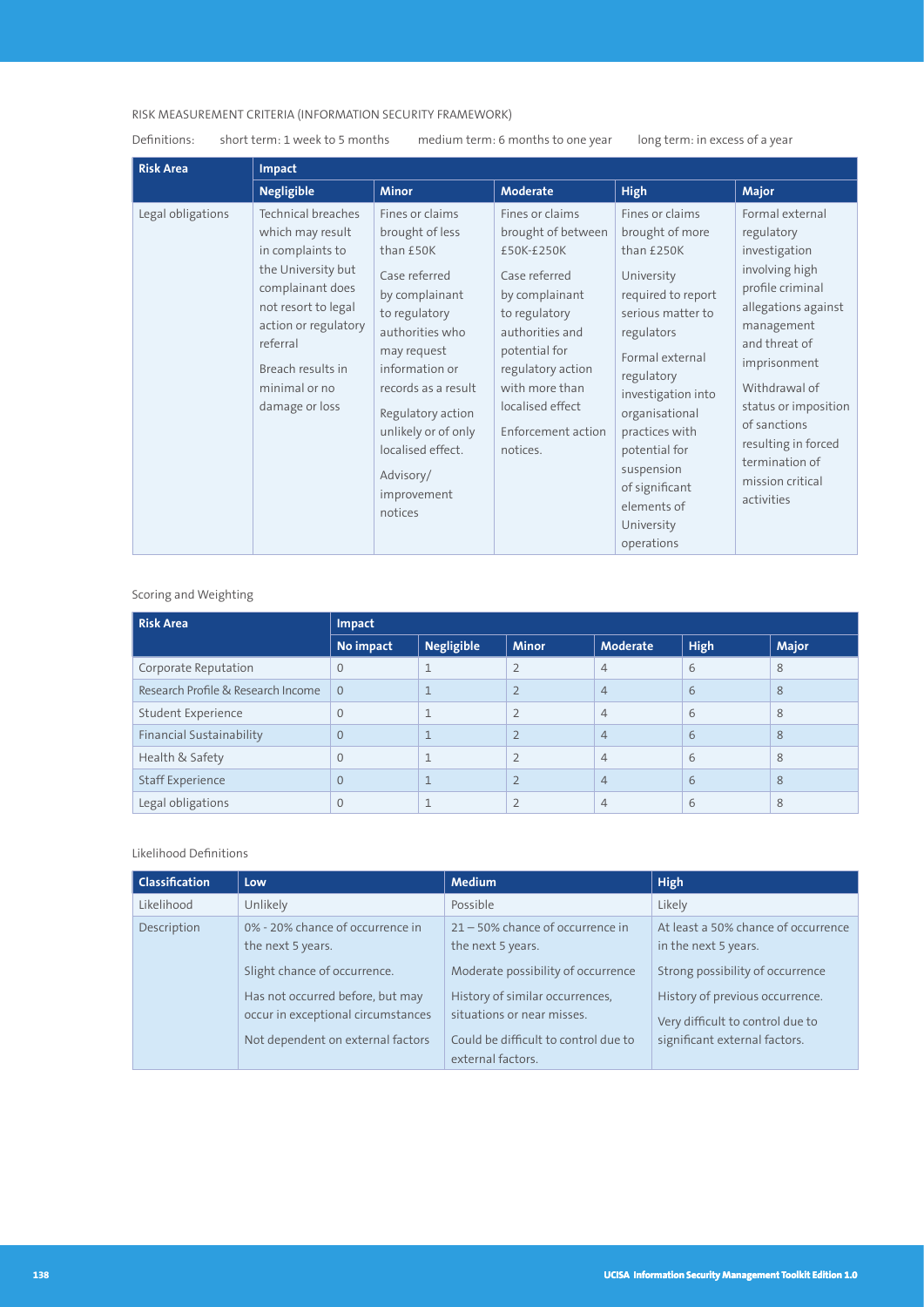# **Appendix G**

RISK ACCEPTANCE V1.0

RELATIVE RISK MATRIX

| High       | $>50\%$                   |         |          |           |           |       |
|------------|---------------------------|---------|----------|-----------|-----------|-------|
| Medium     | $21 - 50%$                |         |          |           |           |       |
| Low        | $< 20\%$                  |         |          |           |           |       |
| Likelihood |                           |         |          |           |           |       |
|            |                           | $1 - 7$ | $8 - 19$ | $20 - 31$ | $32 - 44$ | 45-56 |
|            | Impact score (cumulative) |         |          |           |           |       |

RISK ACCEPTANCE CRITERIA

|              | <b>Description</b> | <b>Setting Risk Management Priorities</b>                               | Project based risk assessment                                                                                                                   |
|--------------|--------------------|-------------------------------------------------------------------------|-------------------------------------------------------------------------------------------------------------------------------------------------|
| Pool 1 Risks | Severe             | Immediate priority to be addressed<br>or suspend/close activity         | Planned project should not proceed<br>without mitigation.                                                                                       |
| Pool 2 Risks | Substantial        | Next priority to be addressed after<br>pool1 risks are mitigated        | Requires very careful on-going<br>management with frequent, regular<br>evaluation of the risk factors.                                          |
| Pool 3 Risks | Moderate           | Next priority to be addressed after<br>pool 1 and 2 risks are mitigated | May be acceptable for major<br>projects but not normally<br>acceptable in the context of<br>individual staff activities or student<br>projects. |
| Pool 4 Risks | Tolerable          | No active mitigation currently<br>required                              | Lowest and preferred level of risk.<br>Re-assessment or risk factors<br>conducted at regular intervals.                                         |

## **Appendix H**

Risk Register

| <b>Risk</b><br>ID. | <b>Date</b><br>Identified | <b>Risk</b><br><b>Description</b>                                                                     | Likelihood            | Impact   | <b>Risk</b><br><b>Rating</b>                   | <b>Control</b><br><b>Measure</b><br>(mitigation) | <b>Control</b><br>Owner                                                                           | <b>Target Risk</b><br><b>Rating</b> | <b>Target</b><br><b>Date</b> | <b>Risk Owner</b>                                                                                           |
|--------------------|---------------------------|-------------------------------------------------------------------------------------------------------|-----------------------|----------|------------------------------------------------|--------------------------------------------------|---------------------------------------------------------------------------------------------------|-------------------------------------|------------------------------|-------------------------------------------------------------------------------------------------------------|
| 1.0                | 01/01/2013                | Risk<br>expressed<br>in the<br>terms: As<br>a result<br>of<br>There is a<br>risk that<br>Which<br>may | Low<br>Medium<br>High | $1 - 56$ | Severe<br>Substantial<br>Moderate<br>Tolerable |                                                  | $\mathsf{I}$<br>responsible<br>(name and<br>role) for<br>actioning<br>the<br>mitigation<br>action | Medium<br>$x 31 =$<br>Substantial   | 01/01/2014                   | $\mathsf{I}$<br>accountable<br>(name and<br>role) for<br>ensuring<br>the risk is<br>effectively<br>managed. |
|                    |                           |                                                                                                       |                       |          |                                                |                                                  |                                                                                                   |                                     |                              |                                                                                                             |
|                    |                           |                                                                                                       |                       |          |                                                |                                                  |                                                                                                   |                                     |                              |                                                                                                             |
|                    |                           |                                                                                                       |                       |          |                                                |                                                  |                                                                                                   |                                     |                              |                                                                                                             |
|                    |                           |                                                                                                       |                       |          |                                                |                                                  |                                                                                                   |                                     |                              |                                                                                                             |
|                    |                           |                                                                                                       |                       |          |                                                |                                                  |                                                                                                   |                                     |                              |                                                                                                             |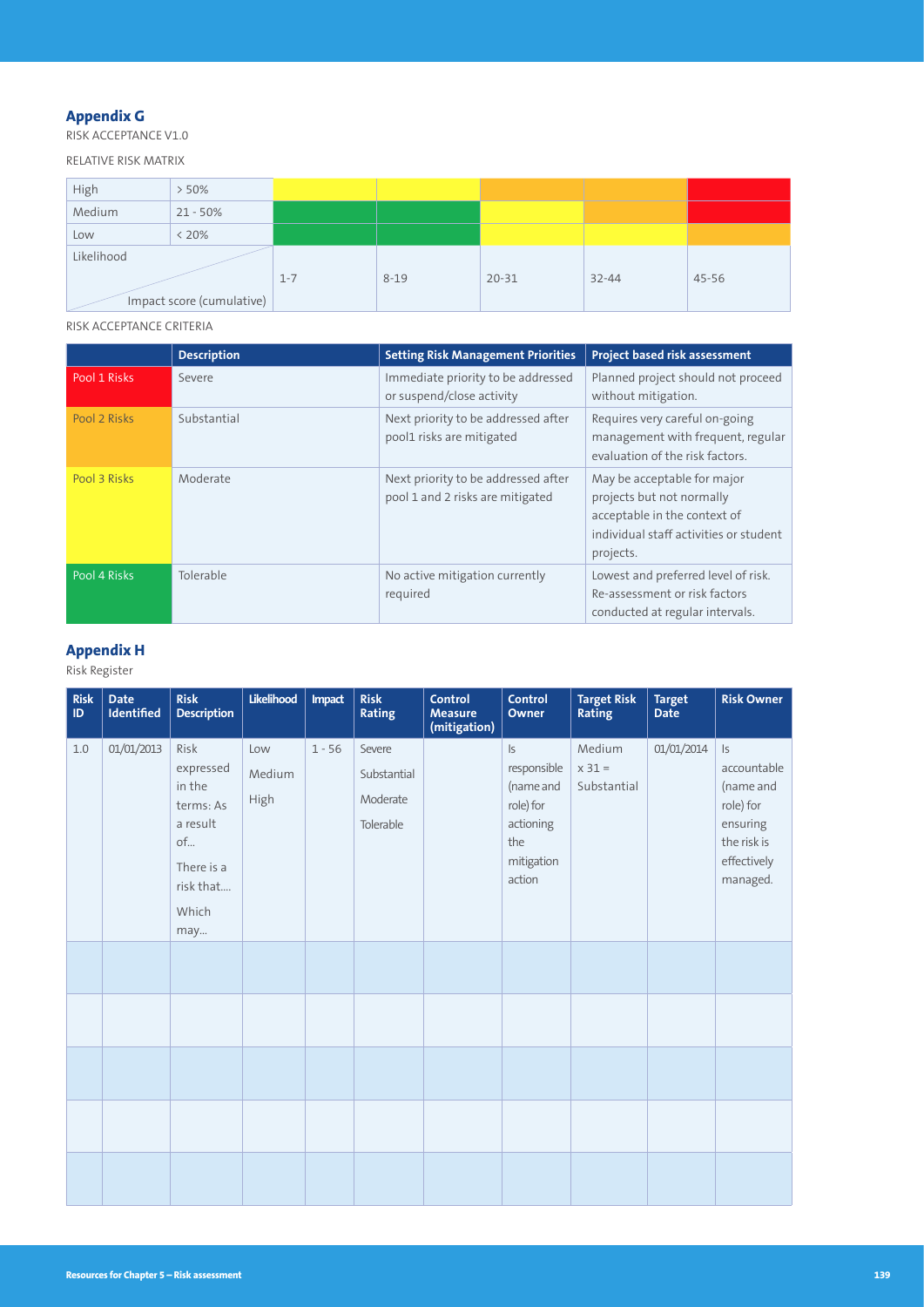# **Appendix I**

KEY INFORMATION ASSETS

#### **Research information:**

- Data collected for/used in analysis
- Research management info
- Research outputs
- Intellectual property

#### **Financial information:**

- External expenditure
- Income received
- Internal allocation
- Financial forecasting
- Assets & liabilities

#### **Estates information:**

- Inventory of buildings & rooms
- Consumption
- Usage (including hazardous materials)
- Maintenance
- Access control systems

#### **Student & Applicant information:**

- Academic record
- Administrative Info
- Pastoral support

#### **Student Recruitment information:**

- Marketing strategy & materials
- Open day and outreach event information
- International Foundation programme student information

#### **Education information:**

- Taught course delivery
- Assessment delivery
- Educational resources
- Timetabling

#### **Staff information:**

- Management of employment
- Training & development
- Welfare & health

#### **Other business critical information:**

- External engagement/ Fundraising/Alumni
- Policy & committee records
- Library catalogue and borrowing records
- Student Residences management Information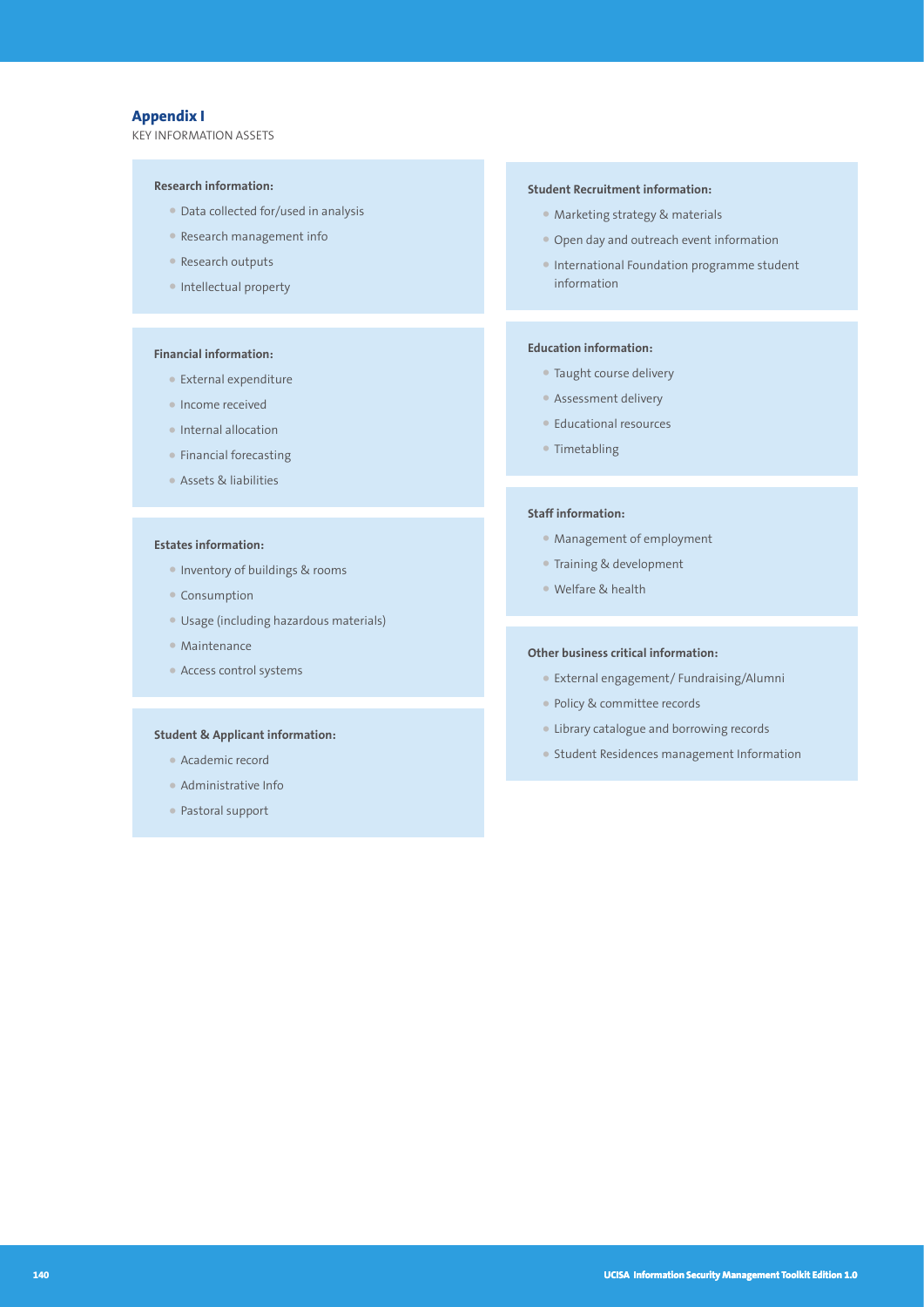# **Information asset register tool – University of Oxford**

A pragmatic approach, deploying a quick and easy-to-use tool, has been used to identify information assets that are extremely important for the business of the University (crown jewel assets) and are at the same time potentially vulnerable. The tool is designed to be used by departments, faculties, colleges and institutes. 'Assets' in this context include lists or documents or tables or spreadsheets holding information which has value (either electronically or in filing cabinets).

This Information Asset Register tool enables: identification and recording of crown jewel assets; assigning those accountable for the assets; and performing a risk assessment against the identified assets. It enables a university to focus its mitigation efforts on the most important areas.

The tool has been used by Oxford and also by universities across the world. A significant level of consistency is beginning to emerge in terms of identification of specific types of crown jewel assets that are considered to be vulnerable and require mitigation.

Further details of the Information Asset Register tool are given at: [http://www.it.ox.ac.uk/policies-and-guidelines/is-toolkit/](http://www.it.ox.ac.uk/policies-and-guidelines/is-toolkit/information-asset-management#d.en.158803) [information-asset-management#d.en.158803;](http://www.it.ox.ac.uk/policies-and-guidelines/is-toolkit/information-asset-management#d.en.158803) the tool can be downloaded from the same web page. It is intended to develop the tool, please send proposals for improvement to the email address given.